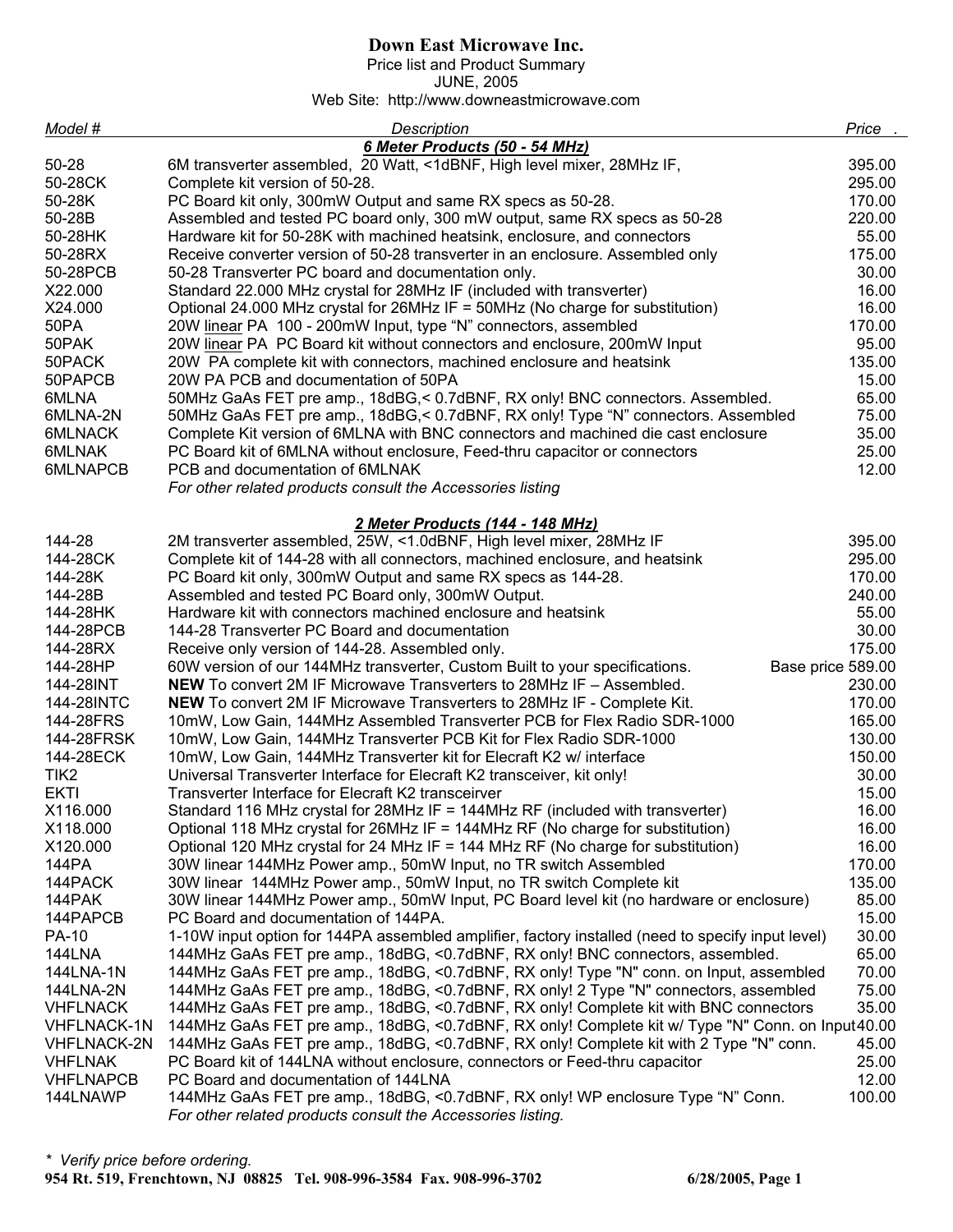Price list and Product Summary

JUNE, 2005

Web Site: http://www.downeastmicrowave.com

| Model #            | Description                                                                                       | Price. |
|--------------------|---------------------------------------------------------------------------------------------------|--------|
|                    | 1.25M Products (219 - 225 MHz)                                                                    |        |
| 222-28             | 222 MHz. transverter assembled, 25W, <1.0dBNF, High level mixer, 28MHz IF                         | 395.00 |
| 222-28CK           | Complete Kit Version of 222-28 with all connectors, machined enclosure and heatsink               | 295.00 |
| 222-28K            | PC Board kit only, 300mW Output and same RX specs as 222-28.                                      | 170.00 |
| 222-28B            | Assembled and tested PCB, no hardware, enclosure or power module                                  | 220.00 |
| 222-28RX           | Receive only version of 222-28 transverter, assembled only                                        | 175.00 |
| 222-28HK           | Hardware kit with machined enclosure and heatsink                                                 | 55.00  |
| 222-28PCB          | 222-28 Transverter PCB and documentation.                                                         | 30.00  |
| X194.000           | Standard 194.00 MHz crystal for 28MHz IF (included with transverter)                              | 18.00  |
| X195.000           | 195.00 MHz crystal for full band coverage with 27 - 30 MHz IF(No charge for substitution)         | 18.00  |
| 222PA              | 30W linear 222MHz Power amp., 50mW Input, no TR switch Assembled                                  | 170.00 |
| 222PACK            | 30W linear 222MHz Power amp., 50mW Input, no TR switch Complete Kit                               | 135.00 |
| 222PAK             | 30W linear 222MHz Power amp., 50mW Input, no TR switch PC Board kit (no hardware)                 | 85.00  |
| 222PAPCB           | PC Board and documentation of 222PA.                                                              | 15.00  |
| <b>PA-10</b>       | 1-10W input option for 222PA assembled amplifier, factory installed (need to specify input level) | 30.00  |
| 222LNA             | 222MHz GaAs FET pre amp., 18dBG, <0.7dBNF, RX only! BNC connectors. Assembled.                    | 65.00  |
| 222LNA-1N          | 222MHz GaAs FET pre amp., 18dBG, <0.7dBNF, RX only! Type "N" connector on Input                   | 70.00  |
| 222LNA-2N          | 222MHz GaAs FET pre amp., 18dBG, <0.7dBNF, RX only! 2 Type "N" connectors                         | 75.00  |
| <b>VHFLNACK</b>    | 222MHz GaAs FET pre amp., 18dBG, <0.7dBNF, RX only! Complete kit with BNC connectors              | 35.00  |
| <b>VHFLNACK-1N</b> | 222MHz GaAs FET pre amp., 18dBG, <0.7dBNF, RX only! Complete kit w/ Type "N" Conn. on Input 40.00 |        |
| <b>VHFLNACK-2N</b> | 222MHz GaAs FET pre amp., 18dBG, <0.7dBNF, RX only! Complete kit with 2 Type "N" conn.            | 45.00  |
| <b>VHFLNAK</b>     | PC Board kit of 222LNA without enclosure, connectors or Feed-thru capacitor                       | 25.00  |
| <b>VHFLNAPCB</b>   | PC Board and documentation of 222LNA.                                                             | 12.00  |
| 222LNAWP           | 222MHz GaAs FET pre amp., 18dBG, <0.7dBNF, RX only! WP enclosure Type "N" Conn.                   | 100.00 |
| 219LNAWP           | 219MHz GaAs FET pre amp., 18dBG, <0.7dBNF, RX only! WP enclosure Type "N" Conn.                   | 100.00 |
|                    | For other related products consult the Accessories listing                                        |        |

#### **70 cm Products (430-450)**

| 432-28HP   | 432 MHz. transverter assembled, 50W output, <0.7dBNF, 28MHz IF                                                                                         | Base Price 589.00 |
|------------|--------------------------------------------------------------------------------------------------------------------------------------------------------|-------------------|
| 432-28     | 432MHz transverter assembled, 10W output, <0.7dBNF 28MHz IF.                                                                                           | 375.00            |
| 432-28CK   | 432MHz transverter complete kit. 10W output, <0.7dBNF with enclosure and hardware.                                                                     | 285.00            |
| 432-28LP   | 432MHz transverter assembled, 10mW output, <0.7dBNF 28MHz IF.                                                                                          | 330.00            |
| 432-28LPCK | 432MHz transverter complete kit. 10mW output, <0.7dBNF with enclosure and hardware.                                                                    | 240.00            |
| 432-28K    | 432MHz transverter PC Board kit. 10mW, w/out hardware, enclosure, or power module.                                                                     | 180.00            |
| 432-28B    | 432 MHz. transverter Assembled PC Board, 10mW output, <0.7dBNF, 28MHz                                                                                  | 250.00            |
| 432-28HK   | Hardware kit with connectors, machined enclosure and heat sink for 432-28 and 432-28LP.                                                                | 60.00             |
| 432-28PCB  | 432-28 Transverter PCB and documentation.                                                                                                              | 50.00             |
| X101.000   | 101.000 MHz crystal for 432 MHz operation = 28MHz (included with transverter)                                                                          | 16.00             |
| X101.750   | 101.750 MHz crystal for 435 MHz operation = 28MHz (No charge substitution at time of order)                                                            | 16.00             |
| 7010PA     | 70 cm, 10W linear Power amplifier, 50mW input, 13.8 V, assembled, no T/R switch                                                                        | 147.00            |
| 7010PACK   | 70 cm, 10W linear Power amplifier 50mW input, 13.8 V, no T/R switch, Complete Kit                                                                      | 112.00            |
| 7010PAK    | 70 cm, 10W linear Power amplifier 50mW input, 13.8 V, PC Board kit (no hardware)                                                                       | 62.00             |
| 7010PAPCB  | PC Board and documentation of 7010PA                                                                                                                   | 15.00             |
| 70ULNA     | 432MHz GaAs FET LNA, <0.4dBNF, 17dBG, RX only! type "N" Conn., assem. only! For EME use.                                                               | 140.00            |
| 70LNA      | 432MHz GaAs FET pre amp., <0.7dBNF, 17dBG, RX only! BNC connectors, assembled.                                                                         | 65.00             |
| 70LNA-1N   | 432MHz GaAs FET pre amp., <0.7dBNF, 17dBG, RX only! Type "N" connector on input only                                                                   | 70.00             |
| 70LNA-2N   | 432MHz GaAs FET pre amp., <0.7dBNF, 17dBG, RX only! 2 Type "N" connectors                                                                              | 75.00             |
| 70LNACK    | Complete kit version of 70LNA with BNC connectors and machined die cast enclosure                                                                      | 35.00             |
| 70LNACK-1N | Complete kit version of 70LNA with Type "N" connector on input only                                                                                    | 40.00             |
| 70LNACK-2N | Complete kit version of 70LNA with Type "N" connectors                                                                                                 | 45.00             |
| 70LNAK     | PC Board kit of 70LNA, no enclosure or connectors                                                                                                      | 25.00             |
| 70LNAPCB   | PC Board and documentation of 70LNA                                                                                                                    | 12.00             |
| 70LNAWP    | 432MHz GaAs FET LNA., <0.7dBNF, 17dBG, RX only! Weather proof. "N" conn, assembled only.<br>For other related products consult the Accessories listing | 100.00            |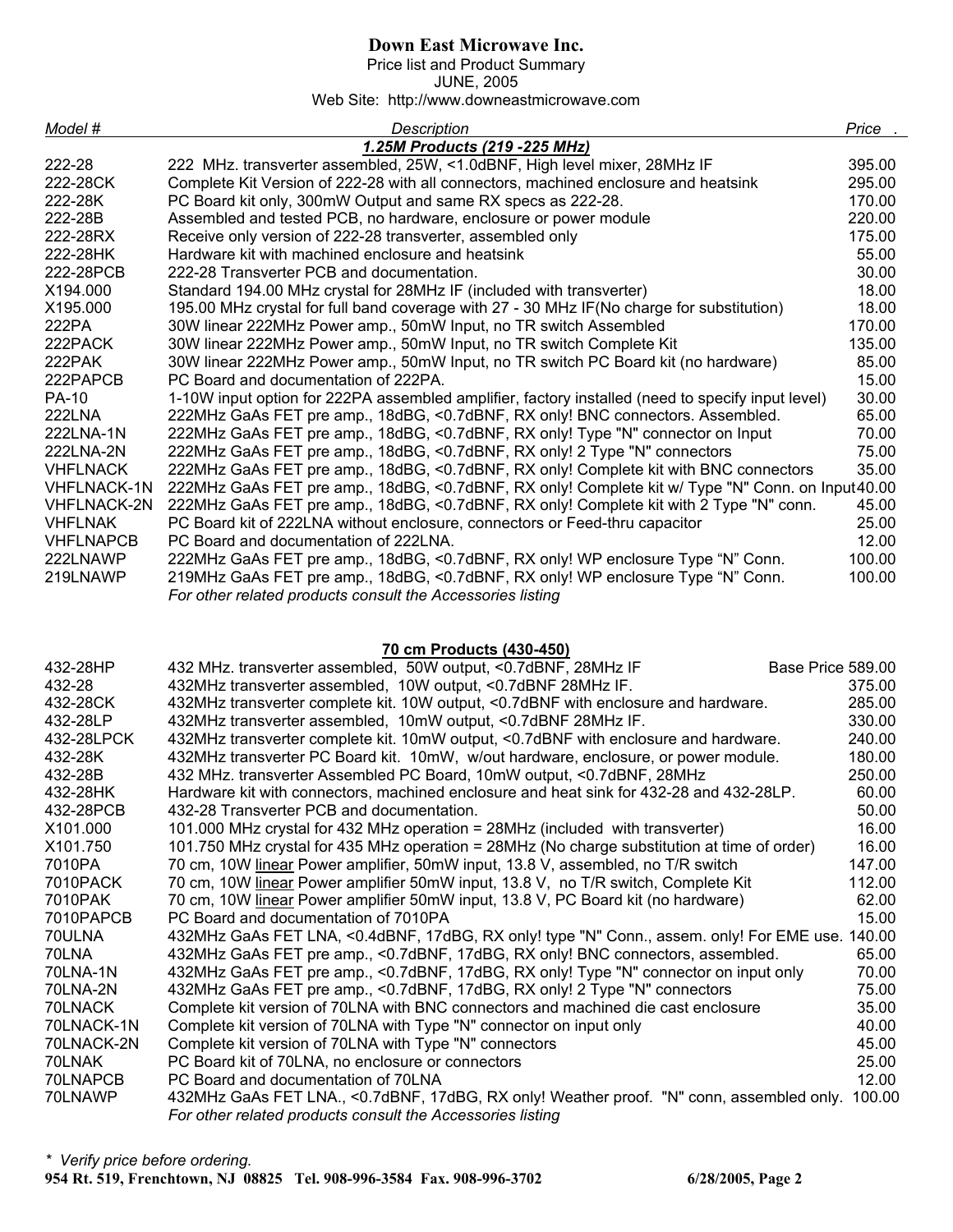Price list and Product Summary

JUNE, 2005 Web Site: http://www.downeastmicrowave.com

| Model #      | <b>Description</b>                                                                                                                              | Price             |
|--------------|-------------------------------------------------------------------------------------------------------------------------------------------------|-------------------|
|              | 33 cm Products (902 - 928 MHz)                                                                                                                  |                   |
| 902-144HP3   | 902 MHz transverter assembled, 30W out, <1.5dBNF, 144MHz IF, Separate TX/ RX                                                                    | Base Price 565.00 |
| 902-144HP6   | 902 MHz transverter assembled, 60W out, <1.5dBNF, 144MHz IF, Separate TX/RX                                                                     | Base Price 750.00 |
| COMMRF-OPT   | Common RF option for 900MHZ High Power transverters, factory installed only                                                                     | 60.00             |
| 902-144      | 902MHz transverter, 10W, High Dynamic Range, <1.5dBNF, 144 MHz. IF.                                                                             | 395.00            |
| 902-144CK    | 902MHz transverter, 10W, <1.5dBNF, 144 MHz IF, Complete kit, with conn. & enclosure                                                             | 295.00            |
| 902-144K     | PC Board kit of 902-144, 10 mW output, without hardware or power amplifier module.                                                              | 195.00            |
| 902-144B     | Assembled and tested 902-144 PC Board on pallet, no hardware or power amplifier module.                                                         | 275.00            |
| 903-144HP3   | 903 MHz transverter assembled, 30W out, <1.5dBNF, 144MHz IF, Separate TX/ RX                                                                    | Base Price 565.00 |
| 903-144HP6   | 903 MHz transverter assembled, 60W out, <1.5dBNF, 144MHz IF, Separate TX/ RX                                                                    | Base Price 750.00 |
| 903-144      | 903MHz transverter, 10W, High Dynamic Range, <1.5dBNF, 144 MHz. IF.                                                                             | 395.00            |
| 903-144CK    | 903MHz transverter, 10W, <1.5dBNF, 144 MHz IF, Complete kit, with conn. & enclosure                                                             | 295.00            |
| 903-144K     | PC Board kit of 903-144, 10 mW output, without hardware or power amplifier module.                                                              | 195.00            |
| 903-144B     | Assembled and tested 903-144 PC Board.                                                                                                          | 220.00            |
| 902-28HP3    | 902 MHz transverter assembled, 30W out, <1.5dBNF, 28MHz IF, Separate TX/ RX                                                                     | Base Price 565.00 |
| 902-28HP6    | 902 MHz transverter assembled, 60W out, <1.5dBNF, 28MHz IF, Separate TX/ RX                                                                     | Base Price 750.00 |
| 902-28       | 902MHz transverter, 10W, High Dynamic Range, <1.5dBNF, 28 MHz. IF.                                                                              | 395.00            |
| 902-28CK     | 902MHz transverter, 10W, <1.5dBNF, 28 MHz IF, Complete kit, with conn. & enclosure                                                              | 295.00            |
| 902-28K      | PC Board kit of 902-28, without hardware or power amplifier module, 10 mW output                                                                | 195.00            |
| 902-28B      | Assembled and tested 902-28 PC Board.                                                                                                           | 220.00            |
| 90X-144HK    | Hardware kit with connectors and machined enclosure.                                                                                            | 75.00             |
| 90X-144PCB   | PC Board and documentation of 900MHz transverter.                                                                                               | 50.00             |
|              | *****Low power vesions of all 33cm transverters available. Please call****                                                                      |                   |
| X189.750     | 189.750 MHz crystal for 903 operation with 144 MHz IF( Included with transverter)                                                               | 18.00             |
| X189.500     | 189.500 MHz crystal for 902 operation with 144 MHz IF (can be substituted)                                                                      | 18.00             |
| 3310PA       | 10W linear amplifier, 10 mW input, assembled, adjustable gain.                                                                                  | 120.00            |
| 3310PACK     | 10W linear amplifier complete kit of 3310PA with machined enclosure and heatsink.                                                               | 80.00             |
| 3310PAK      | PC Board kit of 3310PA, without enclosure and heatsink.                                                                                         | 55.00             |
| 3310PAPCB    | PC Board and documentation of 3310PA.                                                                                                           | 15.00             |
| 3340PA       | 40 watts 33cm Linear Power Amplifier Assembled, 10 mW input, 12 VDC, N connectors only                                                          | 220.00            |
| 3340PACK     | 40 watts 33cm Linear Power Amplifier Complete Kit 10 mW input, 12 VDC, N connectors only                                                        | 175.00            |
| 3340PAK      | 40 watts 33cm Linear Power Amplifier PC Board Kit 10 mW input, 12 VDC                                                                           | 125.00            |
| 3370PA       | 70 watts 33cm Linear Power Amplifier Assembled, 20 mw input, 12 VDC, N connectors only                                                          | 400.00            |
| 3370PAS      | 70 watts 33cm Linear Power Amplifier Assembled, 20 mw input, 12VDC, N conn. w/ T/R switch                                                       | 520.00            |
| 3370PAHS     | 70 watts 33cm Linear Power Amplifier Assembled, 20 mw input, 12 VDC, N conn. Lg HS Version                                                      | 450.00            |
| <b>PA-10</b> | 1-10W input option for 3340PA/3370PA assembled amp. factory installed (specify input level)                                                     | 30.00             |
| 33LNA        | 33cm GaAs FET pre-amplifier, <0.7dBNF, 16dBG, SMA connectors, assembled, RX only!                                                               | 65.00             |
| 33LNA-1N     | 33cm GaAs FET pre-amplifier, <0.7dBNF, 16dBG with Type "N" connectors on input.                                                                 | 70.00             |
| 33LNA-2N     | 33cm GaAs FET pre-amplifier, <0.7dBNF, 16dBG with Type "N" connectors.                                                                          | 75.00             |
| 33LNACK      | Complete Kit version of 33LNA, with SMA connectors, machined die cast enclosure.                                                                | 40.00             |
| 33LNACK-1N   | Complete Kit version of 33LNA with Type "N" connector on input.                                                                                 | 45.00             |
| 33LNACK-2N   | Complete Kit version of 33LNA with 2 Type "N" connectors.                                                                                       | 50.00             |
| 33LNAK       | PC Board kit of 33LNA, no enclosure or connectors.                                                                                              | 25.00             |
| 33LNAPCB     | PC Board and documentation of 33LNA                                                                                                             | 12.00             |
| 915LNA       | High IP3, 33cm LNA, Weatherproof, <0.7dBNF, >16dBG, DC Coax, Type N connectors                                                                  | 120.00            |
| 915LNAFT     | High IP3, 33cm LNA, Weatherproof, <0.7dBNF, >16dBG, Feed-Thru, Type N connectors                                                                | 120.00            |
| 915LNAH      | High IP3, 33cm LNA, Weatherproof, <0.7dBNF, >25dBG, DC Coax, Type N connectors                                                                  | 150.00            |
| 915LNAHFT    | High IP3, 33cm LNA, Weatherproof, <0.7dBNF, >25dBG, Feed-Thru, Type N connectors                                                                | 150.00            |
| 33LNAWPQ     | 33cm ATV LNA, High IP3, <0.7dBNF, >13dBG, DC Coax                                                                                               | 120.00            |
| 33ULNA       | 33cm PHEMT preamplifier, <0.4dBNF, >17dBG. Type "N", weatherproof, assembled only<br>For other related products consult the Accessories listing | 140.00            |
|              |                                                                                                                                                 |                   |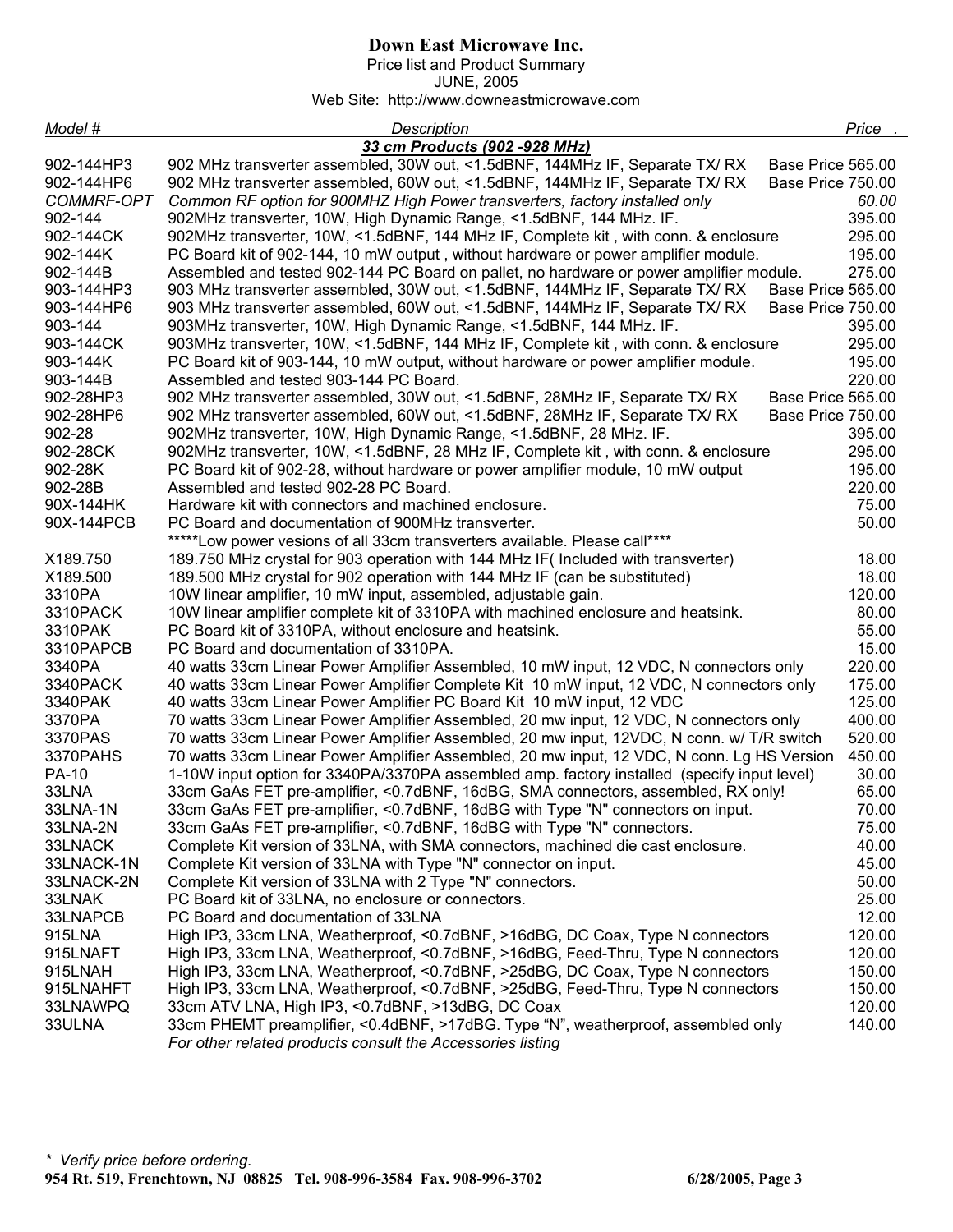Price list and Product Summary JUNE, 2005

| Model #                | Description                                                                                                                                                  | Price             |
|------------------------|--------------------------------------------------------------------------------------------------------------------------------------------------------------|-------------------|
|                        | 23 cm Products (1240 - 1300 MHz)                                                                                                                             |                   |
| 1296-144HP2            | 1296 MHz transverter assembled, 25W out, <1.5dBNF, 144MHz IF, Separate TX/RX Base Price 565.00                                                               |                   |
| 1296-144HP5            | 1296 MHz transverter assembled, 50W out, <1.5dBNF, 144MHz IF, Separate TX/RX Base Price 750.00                                                               |                   |
| COMMRF-OPT             | Common RF option for 1296MHZ High Power transverters, factory installed only                                                                                 | 60.00             |
| 1296-144               | 1296 MHz transverter, 3W output, High Dynamic Range, <1.5dBNF, split 144MHz IF w/T/R                                                                         | 395.00            |
| 1296-144LP             | 1296 MHz transverter, 20mW, High Dynamic Range, <1.5dBNF, split 144MHz IF w/ T/R                                                                             | 330.00            |
| 1296-144CK             | Complete kit of the 1296-144 with connectors, machined enclosure and power amp. module                                                                       | 295.00            |
| 1296-144LC             | Complete kit of the 1296-144LP with connectors and machined enclosure.                                                                                       | 230.00            |
| 1296-144K              | PCB kit of the 1296-144, without hardware or power amplifier module                                                                                          | 190.00            |
| 1296-144B              | Assembled and tested 1296-144 PCB on pallet, no hardware or power amplifier module                                                                           | 275.00            |
| 1296-144HK             | Hardware kit with machined enclosure                                                                                                                         | 75.00             |
| 1296-144PCB            | PC Board and documentation of 1296-144                                                                                                                       | 50.00             |
| 1296-28HP2             | 1296 MHz transverter assembled, 25W out, <1.5dBNF, 28MHz IF, Separate TX/ RX                                                                                 | Base Price 565.00 |
| 1296-28HP5             | 1296 MHz transverter assembled, 50W out, <1.5dBNF, 28MHz IF, Separate TX/ RX                                                                                 | Base Price 750.00 |
| 1296-28                | 1296 MHz transverter, 3W output, High Dynamic Range, <1.5dBNF, split 28MHz IF w/ T/R                                                                         | 395.00            |
| 1296-28LP              | 1296 MHz transverter, 20mW, High Dynamic Range, <1.5dBNF, split 28MHz IF w/ T/R                                                                              | 330.00            |
| 1296-28CK              | Complete kit of the 1296-28 with connectors, machined enclosure and power amp. module                                                                        | 295.00            |
| 1296-28LC              | Complete kit of the 1296-28LP with connectors and machined enclosure.                                                                                        | 230.00            |
| 1296-28K               | PCB kit of the 1296-28, without hardware or power amplifier module                                                                                           | 190.00            |
| 1296-28B               | Assembled and tested 1296-28 PCB on pallet, no hardware or power amplifier module                                                                            | 275.00            |
| 1296-28HK              | Hardware kit with machined enclosure                                                                                                                         | 75.00             |
| 1296-28PCB             | PC Board and documentation of 1296-28                                                                                                                        | 50.00             |
| 1268-144TX             | 1268MHz up-converter only. 144 IF, 3W output. Assembled                                                                                                      | 345.00            |
| 1268-144TL             | 1268MHz up-converter, 144MHz IF, 20mW output. Assembled                                                                                                      | 280.00            |
| 1268-144TC             | 1268MHz up-converter, 144MHz IF, 3W output, complete kit                                                                                                     | 265.00            |
| 1268-14TLC             | 1268MHz up-converter, 144MHz IF, 20mW output, complete kit                                                                                                   | 200.00            |
| 1268-144TK             | 1268MHz up-converter, 144MHz IF, 20mW PC Board Kit                                                                                                           | 160.00            |
|                        | **28 MHz. IF available for all 1268 TX converters**                                                                                                          |                   |
| X192.000               | Standard 192.000 MHz crystal for 1296 MHz operation (included in all kits)                                                                                   | 18.00             |
| 2318PA                 | 18W 23cm linear Power amplifier, 0.75W input, assembled. (M57762 hybrid)                                                                                     | 200.00            |
| 2318PAHS               | 18W 23cm linear Power amplifier, 0.75W input, assembled with ATV/repeater heatsink                                                                           | 220.00            |
| 2318PALD               | 18W 23cm linear Power amplifier, 50mW input, assembled                                                                                                       | 230.00<br>250.00  |
| 2318PALDHS<br>2318PACK | 18W 23cm linear Power amplifier, 50mW input, assembled with ATV/repeater heatsink                                                                            | 165.00            |
| 2318PALDCK             | Complete kit of 2318PA with connectors, machined enclosure and heatsink<br>Complete kit version of 2318PALD with connectors, machined enclosure and heatsink | 190.00            |
| 2318PALDHC             | Complete kit version of 2318PALDHS with connectors, machined enclosure and heatsink                                                                          | 210.00            |
| 2318PAK                | PCB kit version of 2318PA, without connectors and enclosure                                                                                                  | 125.00            |
| 2318PAPCB              | PCB and documentation of 2318PA                                                                                                                              | 15.00             |
| 2330PA                 | 30W linear amplifier, 25mW input, assembled only                                                                                                             | 200.00            |
| 2330PACK               | Complete kit of 2330PA with connectors, machined enclosure and heatsink                                                                                      | 165.00            |
| 2330PAK                | PCB kit version of 2330PA, without connectors and enclosure                                                                                                  | 125.00            |
| 2340PA                 | 35W linear amplifier, 1.5W input, assembled only.(2X M57762)                                                                                                 | 410.00            |
| 2340PAS                | 35W linear amplifier, 1.5W input with T/R switch, assembled only.                                                                                            | 520.00            |
| 2340PAHS               | 35W linear amplifier, 1.5W input with ATV/repeater heatsink, assembled only                                                                                  | 430.00            |
| 2340PASHS              | 35W linear amplifier, 1.5W input T/R switch and ATV/repeater heatsink, assembled only                                                                        | 550.00            |
| 2360PA                 | 60W linear amplifier, 150mW input, assembled only                                                                                                            | 400.00            |
| 2360PAHS               | 60W linear amplifier, 150mW input, assembled only with heavy duty heat sink                                                                                  | 450.00            |
| 2360PAS                | 60W linear amplifier, 150mW input with T/R switch, assembled only                                                                                            | 520.00            |
| 2370PA                 | 65W linear amplifier, 4W input, assembled only. (4X M57762)                                                                                                  | 795.00            |
| 2370PAS                | 65W linear amplifier, 4W input with T/R switch, assembled only                                                                                               | 915.00            |
| 2370PAHS               | 65W linear amplifier, 4W input with ATV/repeater heatsink, assembled only                                                                                    | 845.00            |
| 2370PASHS              | 65W linear amplifier, 4W input with T/R switch and ATV/repeater heatsink, assembled only                                                                     | 965.00            |
| 23120PA                | 120W linear amplifier, assembled only                                                                                                                        | Base Price 795.00 |
| <b>TRANS-OPT</b>       | Transceive option for the 23120PA factory installed only                                                                                                     | 75.00             |
| <b>PA-10</b>           | 1-10W input attenuator option for all amplifiers, factory installed (need to specify input level)                                                            | 30.00             |
| 23ULNA                 | 23m PHEMT preamplifier, <0.4dBNF, >17dBG. Type "N", weatherproof, assembled. RX only                                                                         | 140.00            |
|                        |                                                                                                                                                              |                   |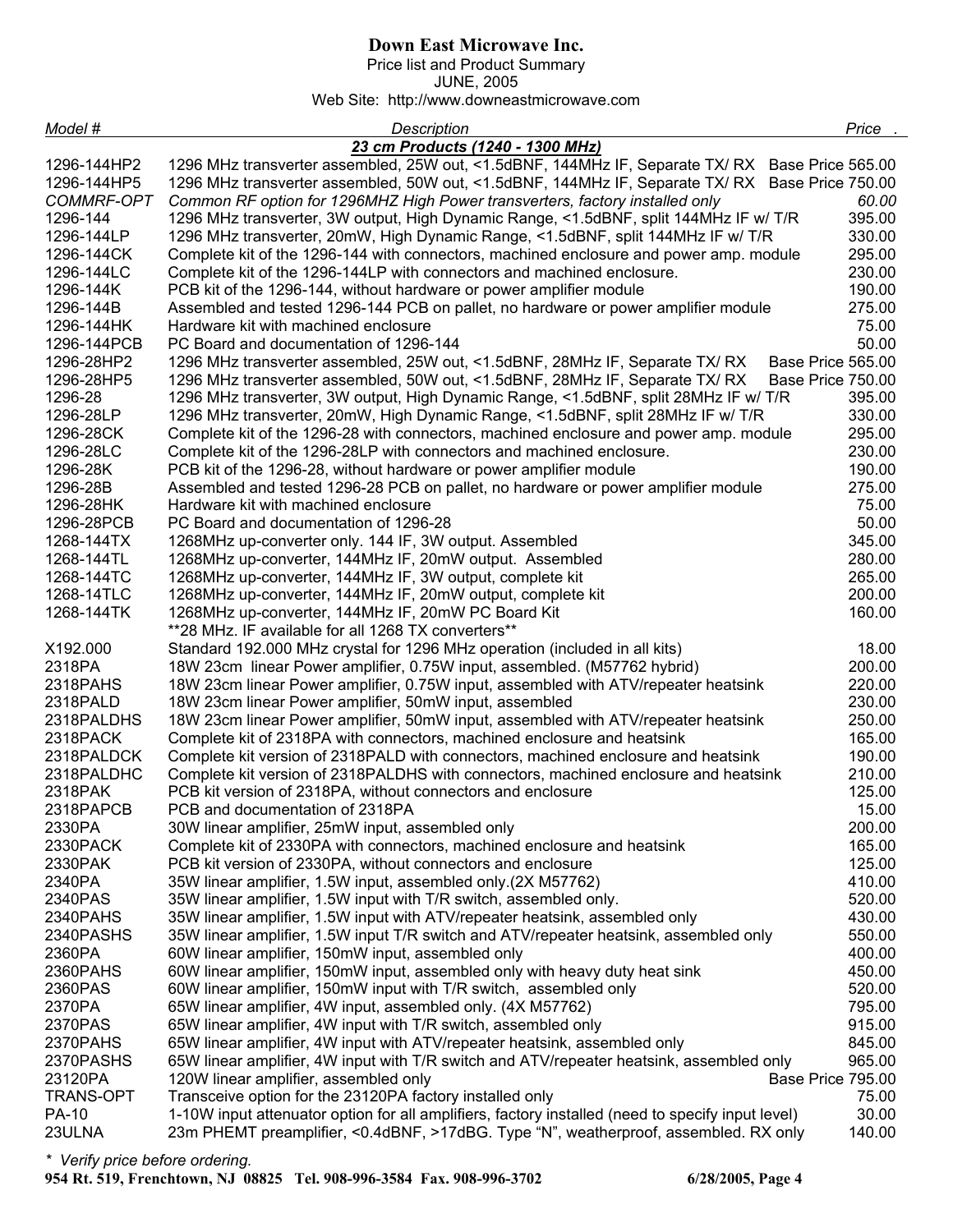Price list and Product Summary JUNE, 2005

#### Web Site: http://www.downeastmicrowave.com

| Model #         | Description                                                                        | Price. |
|-----------------|------------------------------------------------------------------------------------|--------|
| 23ULNACK        | Complete kit version of 23ULNA, with enclosure and connectors                      | 90.00  |
| 23LNA           | 23cm GaAs FET pre amplifier, <0.7dBNF, 16dBG, SMA connectors, assembled. RX only!  | 65.00  |
| 23LNA-1N        | 23cm GaAs FET pre amplifier, <0.7dBNF, 16dBG with type "N" connector on input.     | 70.00  |
| 23LNA-2N        | 23cm GaAs FET pre amplifier, <0.7dBNF, 16dBG with type "N" connectors              | 75.00  |
| 23LNACK         | Complete kit version of 23LNA, with SMA connectors and drilled die cast enclosure  | 40.00  |
| 23LNACK-1N      | Complete kit version of 23LNA, with type "N" connector on input                    | 45.00  |
| 23LNACK-2N      | Complete kit version of 23LNA, with type "N" connectors                            | 50.00  |
| 23LNAK          | PC Board kit of 23LNA, with no enclosure or connectors                             | 25.00  |
| 23LNAPCB        | PC Board and documentation of 23LNA                                                | 12.00  |
| 1296LNA         | High IP3, 23cm LNA, Weatherproof, <0.7dBNF, >16dBG, DC Coax, Type N connector.     | 120.00 |
| 1296LNAFT       | High IP3, 23cm LNA, Weatherproof, <0.7dBNF, >16dBG, Feed-Thru, Type N connector.   | 120.00 |
| <b>1296LNAH</b> | High IP3, 23cm LNA, Weatherproof, <0.7dBNF, >25dBG, DC Coax, Type N connector.     | 150.00 |
| 1296LNAHFT      | High IP3, 23cm LNA, Weatherproof, <0.7dBNF, >25dBG, DC Coax, Type N connector.     | 150.00 |
| 23LNAWPQ        | High IP3, 23cm ATV LNA, Weatherproof, <0.7dBNF, >13dBG, DC Coax, Type N connector. | 120.00 |
| <b>WSS1296</b>  | 1296.1 MHz signal source, assembled and tested in a enclosure                      | 120.00 |
| <b>WSS1296B</b> | Assembled and tested PCB only of WSS1296.                                          | 90.00  |
| <b>WSS1296K</b> | PCB kit version of WSS1296.                                                        | 65.00  |
| WSS1296PCB      | PCB and documentation of WSS1296.                                                  | 20.00  |
| X108,00833      | Standard 108.00833 MHz crystal for WSS1296                                         | 18.00  |
|                 | For other related products consult the Accessories listing                         |        |

#### *Commercial and non HAM band Products*

| 1691LNA           | High IP3, 1691MHz LNA, Weatherproof <0.7dBNF, >16dBG, DC Coax, Type "N" connector.             | 120.00 |
|-------------------|------------------------------------------------------------------------------------------------|--------|
| 1691LNAFT         | High IP3, 1691MHz LNA, Weatherproof <0.7dBNF, >16dBG, Feed-Thru, Type "N" connector.           | 120.00 |
| <b>1691LNAH</b>   | High IP3, 1691MHz LNA, Weatherproof <0.7dBNF, >25dBG, DC Coax, Type "N" connector.             | 150.00 |
| 1691LNAHFT        | High IP3, 1691MHz LNA, Weatherproof <0.7dBNF, >25dBG, DC Coax, Type "N" connector.             | 150.00 |
| <b>WEFAXLNA</b>   | GaAs FET 1691MHz LNA, <0.9dBNF, 14dBG, SMA connectors, assembled, not Weatherproof.            | 65.00  |
| <b>WEFAXLNA-1</b> | GaAs FET 1691MHz LNA, <0.9dBNF, 14dBG with Type "N" connector on input, SMA on output          | 70.00  |
| <b>WEFAXLNA-2</b> | GaAs FET 1691MHz LNA, <0.9dBNF, 14dBG with 2 Type "N" connectors                               | 75.00  |
| <b>1691ULNA</b>   | PHEMT 1691MHz LNA, <0.4dBNF 15dBG, Weatherproof and type "N" connectors                        | 140.00 |
| 12LNA             | 2.4-2.7GHz Low noise Amp., Weatherproof, 21dB Gain, <2.0dB NF, Type "N" conn, DC on Coax       | 85.00  |
| 12LNAFT           | 2.4-2.7GHz LNA., Weatherproof, 21dB Gain, <2.0dB NF, Type "N" conn, Feed thru for DC Power     | 85.00  |
| 14LNA             | 1.7-2.2GHz Low noise Amp. Weatherproof, 21dB Gain, <2.0dB NF, Type "N" conn., DC on Coax       | 85.00  |
| 14LNAFT           | 1.7-2.2GHz LNA. Weatherproof, 21dB Gain, <2.0dB NF, Type "N" conn., Feed thru for DC Coax      | 85.00  |
| <b>1420ULNA</b>   | PHEMT, <0.4dBNF >16dBG, 1420 MHz. RX only! Weatherproof and type "N" connectors.               | 140.00 |
| 1400LNA           | 1.40-1.45 GHz, GaAs FET pre amp, <0.8dBNF, 15dBG, SMA conn, assembled. RX only!                | 65.00  |
| 1400LNA-1N        | 1.40-1.45 GHz, GaAs FET pre amplifier, <0.8dBNF, 15dBG with type "N" connector on input.       | 70.00  |
| 1400LNA-2N        | 1.40-1.45 GHz, GaAs FET pre amplifier, <0.8dBNF, 15dBG with type "N" connectors.               | 75.00  |
| 1420LNA           | High IP3, 1350-1500MHz LNA, <0.7dBNF, >15dBG, DC Coax, Type "N" connectors.                    | 120.00 |
| <b>1420LNAH</b>   | High IP3, 1350-1500MHz LNA, <0.7dBNF, >25dBG, DC Coax, Type "N" connectors.                    | 150.00 |
| <b>WSS1420</b>    | 1420 MHz weak signal source assembled and tested in a enclosure.                               | 120.00 |
| <b>WSS1420B</b>   | 1420 MHz weak signal source assembled and tested PC Board only.                                | 85.00  |
| <b>WSS1420K</b>   | 1420 MHz weak signal source kit only.                                                          | 60.00  |
| 1500ULNA          | 1500MHz PHEMT LNA, <0.4dBNF, >16dBG. Weatherproof and type "N" connectors.                     | 140.00 |
| <b>1500LNA</b>    | 1.50-1.55 GHz, GaAs FET pre amp, <0.8dBNF, >14dBG, SMA conn, assembled. RX only!               | 65.00  |
| 1500LNA-1N        | 1.50-1.55 GHz, GaAs FET pre amplifier, <0.8dBNF,>14dBG with type "N" connector on input.       | 70.00  |
| 1500LNA-2N        | 1.50-1.55 GHz, GaAs FET pre amplifier, <0.8dBNF, >14dBG with 2 type "N" connectors.            | 75.00  |
| <b>1520LNA</b>    | High IP3, 1500-1650MHz LNA, <0.8dBNF, >15dBG, Weatherproof, DC Coax, Type "N" Connector 120.00 |        |
| 1520LNAH          | High IP3, 1500-1650MHz LNA, <0.8dBNF, >25dBG, Weatherproof, DC Coax, Type "N" Connector 150.00 |        |
| 137LNA            | 137 MHz. GaAs FET pre amp., 17dBG, <0.7dBNF, RX only, BNC connectors, assembled.               | 65.00  |
| 137LNA-1N         | 137 MHz. GaAs FET pre amp., 17dBG, <0.7dBNF, RX only Type "N" connectors on Input              | 70.00  |
| <b>137LNA-2N</b>  | 137 MHz. GaAs FET pre amp., 17dBG, <0.7dBNF, RX only 2 Type "N" connectors.                    | 75.00  |
| 137LNAWP          | Weatherproof version of 137LNA with type "N" connectors.                                       | 100.00 |
| 137LNACK          | Complete Kit of GaAs FET pre amp., 17dBG, <0.7dBNF, RX, BNC connectors.                        | 35.00  |
| 137LNACK-1N       | Complete Kit of GaAs FET pre amp., 17dBG, <0.7dBNF, RX, 1 type "N" connector on Input.         | 40.00  |
| 137LNACK-2N       | Complete Kit of GaAs FET pre amp., 17dBG, <0.7dBNF, RX, 2 type "N" connector.                  | 45.00  |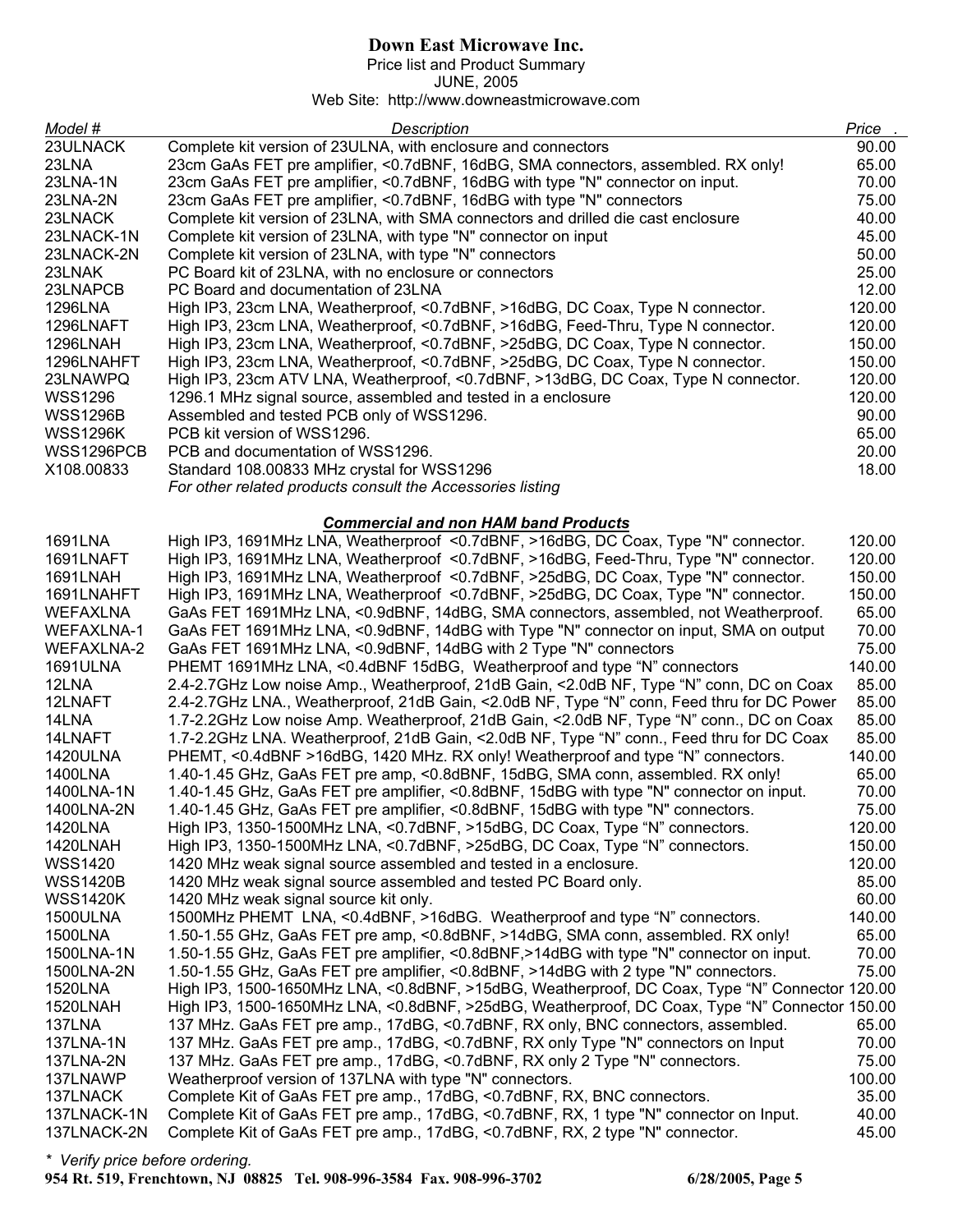Price list and Product Summary

JUNE, 2005

| Model #          | Description                                                                                 | Price. |
|------------------|---------------------------------------------------------------------------------------------|--------|
| 137LNAK          | PC Board kit of 137LNA without enclosure or connectors.                                     | 25.00  |
| 137LNAPCB        | PC Board and documentation of 137LNA                                                        | 12.00  |
| 836LNA           | High IP3 800-900MHz LNA < 0.6dBNF, >16dBG, Weatherproof, DC Coax, Type "N" conn.            | 120.00 |
| 836LNAH          | High IP3 800-900MHz LNA <0.6dBNF, >25dBG, Weatherproof, DC Coax, Type "N" conn.             | 150.00 |
| 1880LNA          | High IP3 1750-1900MHz LNA <0.6dBNF, >16dBG, Weatherproof, DC Coax, Type "N" conn.           | 120.00 |
| <b>1880LNAH</b>  | High IP3 1750-1900MHz LNA <0.6dBNF, >25dBG, Weatherproof, DC Coax, Type "N" conn.           | 150.00 |
| 1960LNA          | High IP3 1900-2100MHz LNA <0.6dBNF, >16dBG, Weatherproof, DC Coax, Type "N" conn.           | 120.00 |
| <b>1960LNAH</b>  | High IP3 1900-2100MHz LNA <0.6dBNF, >25dBG, Weatherproof, DC Coax, Type "N" conn.           | 150.00 |
| 2442LNA          | High IP3 2100-2500MHz LNA <0.6dBNF, >12dBG, Weatherproof, DC Coax, Type "N" conn.           | 120.00 |
| 2442LNAH         | High IP3 2100-2500MHz LNA <0.6dBNF, >25dBG, Weatherproof, DC Coax, Type "N" conn.           | 150.00 |
| <b>BT</b>        | Pre amp DC power inserter, >1 GHz, Type "N" (F) connectors                                  | 40.00  |
| <b>BTM</b>       | Pre amp DC power inserter, >1 GHz, Type "N" (M) on RF only side, "N" (F) on RF/DC side      | 45.00  |
| <b>BTL</b>       | Pre amp DC power inserter, <1 GHz                                                           | 40.00  |
| <b>BTLM</b>      | Pre amp DC power inserter, <1 GHz, Type "N" (M) on RF only side, "N" (F) on RF/DC side      | 45.00  |
|                  | For other related products, consult the Accessories listing                                 |        |
|                  |                                                                                             |        |
|                  | 13 cm Products (2300 - 2450 Mhz) and AO-40                                                  |        |
| 2304-144         | 2304 MHz transverter, 1W, <2dBNF, 144 MHz IF, Separate TX/RX ports.                         | 400.00 |
| 2304-WTR         | SMA relay and relay driver installed on 2304-144 only.<br>When available \$60.00            |        |
| 2304-144CK       | Complete Kit of 2304 MHz transverter, 1W, <2dBNF, 144 MHz IF.                               | 300.00 |
| 2304-144LP       | 2304 MHz xverter, >20 mW output, <2dBNF, 144MHz IF, Separate TX/RX SMA ports.               | 325.00 |
| 2304CK           | Complete kit version of 2304-144LP, machined enclosure and SMA connectors.                  | 235.00 |
| 2304K            | PC Board kit of 2304-LP, (Transverter, LO and TC).                                          | 160.00 |
| 2304BK           | 2304 MHz Transverter Board only with parts.                                                 | 85.00  |
| 2304HK           | Hardware Kit with machine enclosure, end plates and pallet.                                 | 75.00  |
| 2304PCB          | PC Board and documentation of 2304-144.                                                     | 50.00  |
| 2304KUP          | Upgrade kit for old style SHF2304K per Microwave Update 1996 with Document.                 | 35.00  |
| X180.000         | Standard 180.000 MHz for $2304.0 = 144$ MHz operation.                                      | 18.00  |
| 2400-144RX       | 2400MHz Receive Converter, 144MHz IF, < 1.0 dB NF, > 20dB Gain., Assembled and tested unit, | 225.00 |
| X188.000         | 188.000 MHz Crystal for 2400 = 144 operation                                                | 18.00  |
| 1315PA           | 2.3-2.4 GHz Linear Amp. 1W input, 15W output, assembled, Type "N" conn.                     | 395.00 |
| 1315PASMA        | 2.3-2.4 GHz Linear Amp. 1W input, 15W output, assembled, SMA conn.                          | 395.00 |
| 1315PACK         | 2.3-2.4 GHz Linear Amp. 1W input, 15W output, Complete kit, Type "N" conn.                  | 295.00 |
| 1315PACK-S       | 2.3-2.4 GHz Linear Amp. 1W input, 15W output, Complete kit, SMA conn.                       | 295.00 |
| 13ULNA           | 2.3-2.4 GHz PHEMT LNA WB5LUA design, <0.7dBNF, >17dBG Type "N" connector                    | 120.00 |
| 13ULNASMA        | 2.3-2.4 GHz PHEMT LNA WB5LUA design, <0.7dBNF, >17dBG SMA connector.                        | 120.00 |
| 13ULNACK         | Complete Kit of 13ULNA with weatherproof enclosure and type "N" connectors.                 | 85.00  |
| 13ULNACK-S       | Complete Kit of 13ULNA with weatherproof enclosure and SMA connectors.                      | 85.00  |
| 13ULNAK          | 2.3-2.4 GHz PHEMT LNA WB5LUA design, <0.7dBNF, >17dBG PC Board Kit.                         | 45.00  |
| 13ULNAPCB        | PC Board and documentation of 13ULNA.                                                       | 20.00  |
| 13LNA            | 2.1-2.5GHz Low noise Amplifier, 21dB Gain, <2.0dB NF, Type "N" conn., DC on Coax            | 85.00  |
| 13LNAFT          | 2.1-2.5GHz LNA, 21dB Gain, <2.0dB NF, Type "N" conn., Feed thru for DC Coax                 | 85.00  |
| <b>WSS1152</b>   | 1152.030 MHz x2 = 2304.060 signal source. Assembled in die cast enclosure. SMA only.        | 120.00 |
| <b>WSS1152B</b>  | Assembled and tested PCB of WSS1152.                                                        | 90.00  |
| <b>WSS1152CK</b> | Complete Kit version of WSS1152.                                                            | 90.00  |
| <b>WSS1152K</b>  | PCB kit version WSS1152 without enclosure.                                                  | 65.00  |
| WSS1152PCB       | PCB and documentation of WSS1152.                                                           | 20.00  |
| X192.000         | 192.000 MHz crystal for 1152 MHz operation. Use for LO in 1296 Transverter.                 | 18.00  |
| X192.005         | 192.005 MHz crystal for 1152.03 MHz operation                                               | 18.00  |
| <b>WSS2401</b>   | 1200.5 MHz x2 = 2401.000 signal source. Assembled in die cast enclosure. SMA only.          | 120.00 |
| <b>WSS2401B</b>  | Assembled and tested PCB of WSS2401.                                                        | 90.00  |
| <b>WSS2401CK</b> | Complete Kit version of 2401 MHz signal source.                                             | 90.00  |
| <b>WSS2401K</b>  | PC Board Kit version of 2401 MHz signal source.                                             | 65.00  |
| WSS2401PCB       | PC Board and Documentation of WSS2401.                                                      | 20.00  |
| X171.500         | 171.500 MHz crystal for 2401 MHz operation.                                                 | 16.00  |
|                  | For other related products consult the Accessories listing                                  |        |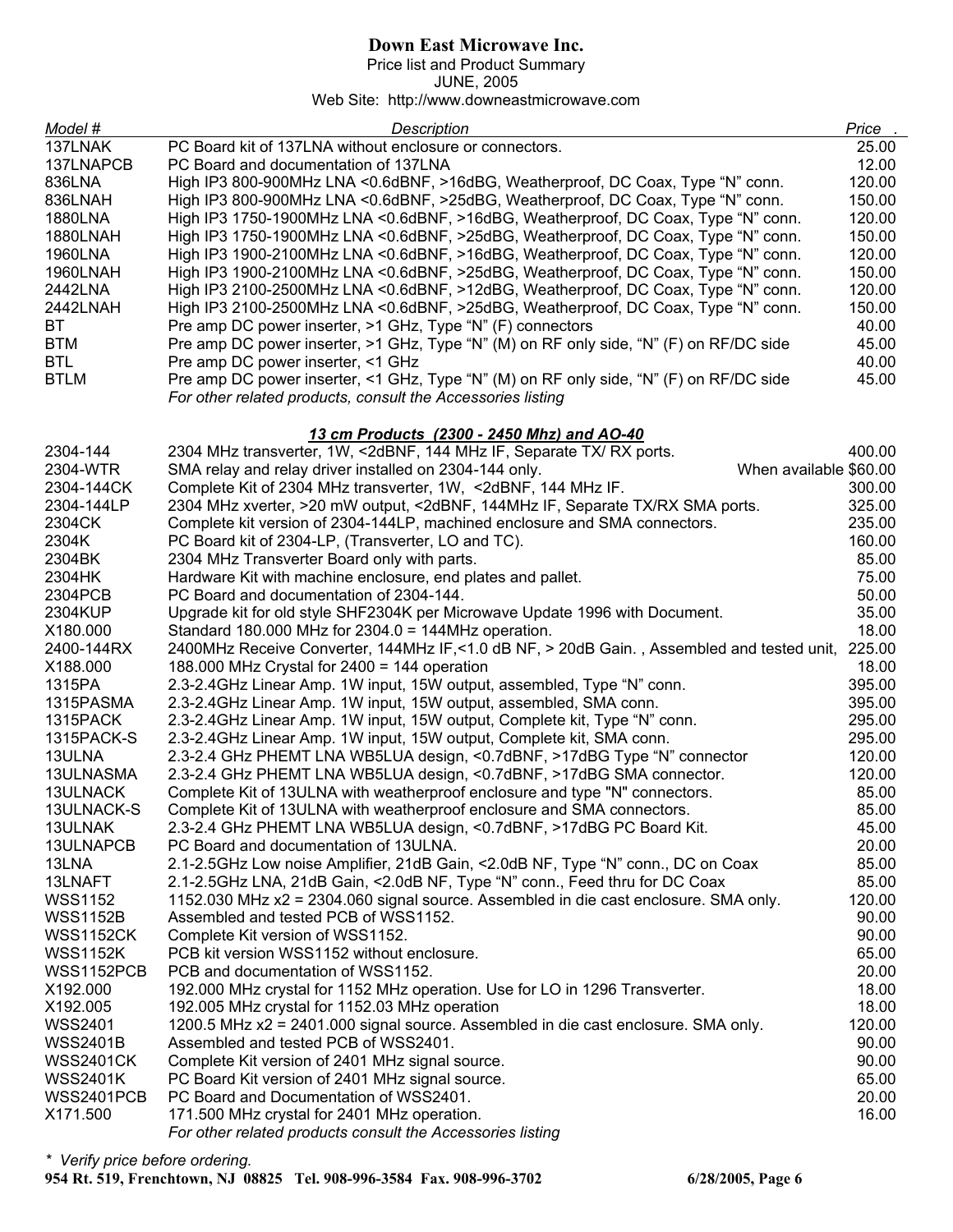Price list and Product Summary

JUNE, 2005

| Model #        | <b>Description</b>                                                                                                 | Price. |
|----------------|--------------------------------------------------------------------------------------------------------------------|--------|
|                | 9 cm Products (3300 - 3480 MHz)                                                                                    |        |
| 3456-144       | 3456 MHz transverter, 1W, <2dBNF, 144 MHz IF, Separate TX/RX ports. SMA RF conns.                                  | 400.00 |
| 3456-144WTR    | SMA relay and relay driver installed on 3456-144.<br>When available \$60.00                                        |        |
| 3456-144LP     | 3456 MHz transverter, 20mW, <2dBNF, 144MHz IF, Separate TX/ RX ports. SMA RF con.                                  | 325.00 |
| 3456-144CK     | 3456 MHz transverter, 1W, <2dBNF, 144MHz IF, Complete kit                                                          | 300.00 |
| 3456CK         | Complete kit version 3456-144LP, machined enclosure and SMA connectors.                                            | 235.00 |
|                |                                                                                                                    | 160.00 |
| 3456K          | PC Board kit of 3456-144, (includes transverter, LO and TC).                                                       |        |
| 3456BK         | 3456 MHz Transverter Board only with components.                                                                   | 85.00  |
| 3456HK         | Hardware kit with machine enclosure, end plates and pallet                                                         | 75.00  |
| 3456PCB        | Teflon PC Board and documentation of 3456-144.                                                                     | 50.00  |
| 3456KUP        | Upgrade kit for old style SHF3456K per Microwave Update 1996 with Document.                                        | 35.00  |
| X184.000       | Standard 184.000 MHz crystal for 3456 MHz =144operation.                                                           | 18.00  |
| 9ULNA          | 3.4GHz PHEMT LNA WB5LUA design,<0.8dBNF, >14dBG, Assem. Type "N" conn.                                             | 120.00 |
| 9ULNASMA       | 3.4GHz PHEMT LNA WB5LUA design, < 0.8dBNF, >14dBG, Assem. SMA conn.                                                | 120.00 |
| 9ULNACK        | Complete kit of 9ULNA with weatherproof enclosure and type "N" connectors.                                         | 85.00  |
| 9ULNACK-S      | Complete kit of 9ULNA with weatherproof enclosure and SMA connectors.                                              | 85.00  |
| 9ULNAK         | 3.4GHz PHEMT LNA WB5LUA design, < 0.8dBNF, >14dBG, PC Board Kit                                                    | 45.00  |
| 9ULNAPCB       | PC Board only of 9ULNA.                                                                                            | 20.00  |
|                | For other related products consult the Accessories listing                                                         |        |
|                |                                                                                                                    |        |
|                |                                                                                                                    |        |
| 5760-144       | 5 cm Products (5760 MHz)<br>5760 transverter, 2W, <1.3dBNF, 144MHz IF, Separate TX/RX ports, SMA conn., assembled. | 675.00 |
|                |                                                                                                                    |        |
| 5760-WTR       | When available \$60.00<br>SMA relay and relay driver installed on 5760-144 or 5760-144LP.                          |        |
| 5760-144CK     | 5760 transverter, 2W, <1.3dBNF, 144MHz IF, Separate TX/RX ports, SMA conn, complete kit.                           | 525.00 |
| 5760-144LP     | 5760 transverter, >10mW, <3.5dBNF, 144MHz IF, Separate TX/RX ports, SMA conn., assem.                              | 360.00 |
| 5760CK         | 5760 xverter, >10mW, <3.5dBNF, 144MHz IF, Separate TX/RX ports, SMA conn, complete kit.                            | 250.00 |
| 5760K          | 5760 transverter, >10mW, <3.5dBNF, 144MHz IF PCB kit with pallet (transverter, LO and TC).                         | 210.00 |
| 5760PCB        | Teflon PC Board and documentation only for 5760-144 transverter. LP version only!                                  | 50.00  |
| 5ULNA          | 5.7GHz PHEMT LNA WB5LUA design <0.9dBNF, >13dBG, SMA connectors.                                                   | 120.00 |
| 5ULNACK        | 5.7GHz PHEMT LNA WB5LUA design <0.9dBNF, >13dBG, Complete Kit, SMA Conn                                            | 85.00  |
| 5ULNAK         | 5.7GHz PHEMT LNA WB5LUA design <0.9dBNF, >13dBG, PC Board Kit.                                                     | 45.00  |
| 5ULNAPCB       | 5.7GHz PHEMT LNA WB5LUA design <0.9dBNF, >13dBG, PC Board only and documentation.                                  | 20.00  |
|                | For other related products consult the Accessories listing                                                         |        |
|                |                                                                                                                    |        |
|                | 3 cm Products (10.4 GHz)                                                                                           |        |
| 10368-144      | 10368MHz transverter, >2W, <1.5dBNF, 144MHz IF, SMA connectors, assembled.                                         | 675.00 |
| 10368-144LP    | 10368MHz transverter, >10 mW, <3dBNF, 144MHz IF, SMA connectors, assembled.                                        | 395.00 |
| 10368-WTR      | SMA relay and relay driver installed on 10368-144.<br>When available \$60.00                                       |        |
| 10368-144CK    | 10GHz transverter, 2W, <1.5dBNF, 144MHz IF Complete kit.                                                           | 525.00 |
| 10368CK        | 10GHz transverter, 5mW, <4dBNF, 144MHz IF Complete kit. LP version                                                 | 275.00 |
|                | 10GHz transverter, 5mW, <4dBNF, 144MHz IF PC Board kit with pallet (transverter, LO and TC).                       |        |
| 10368K         |                                                                                                                    | 230.00 |
| 10368BK        | 10GHz Basic transverter, 5mW, <4dBNF PC Board kit only with pallet (without LO and TC).                            | 145.00 |
| 10368HK        | Hardware kit with machined enclosure, end plates, and connectors for LP versions.                                  | 45.00  |
| 10368PCB       | 10368-144 transverter 5mW, <4dBNF Teflon PC Board and documentation only.                                          | 75.00  |
| $3-2PA$        | 10368MHz Power Amplifier, 2W output, 23dBG SMA, Assembled.                                                         | 350.00 |
| 3-2PAT         | 10368MHz Power Amplifier, 2W output, 23dBG SMA, Assem. (For interfacing with 10368-144LP).                         | 350.00 |
| 3-2PACK        | 10368MHz Power Amplifier, 2W output, 23dBG SMA, Complete kit on Heat Sink                                          | 275.00 |
| 3-2PATCK       | 10368MHz PA, 2W output, 23dBG SMA, Complete kit on plate to interface w/ 10368-144                                 | 275.00 |
| 3ULNA          | W5LUA PHEMT design preamp. 1 stage, 13dBG, <1.0 dBNF Assembled, SMA conn only.                                     | 120.00 |
| <b>3ULNACK</b> | W5LUA PHEMT design preamp. 1 stage, 13dBG, <1.0 dBNF complete kit, SMA conn only.                                  | 85.00  |
| 3ULNAK         | W5LUA PHEMT design preamp. 1 stage, 13dBG, <1.0 dBNF PCB kit.                                                      | 45.00  |
| 3ULNAPCB       | PC Board of 3ULNA only.                                                                                            | 20.00  |
| 3-2ULNA        | 10GHz PHEMT LNA W5LUA design 2 stage. 22dBG, <1.10 dBNF Assembled, SMA conn only                                   | 140.00 |
| 3-2ULNACK      | W5LUA PHEMT design preamp. 2 stage, 22dBG, <1.10 dBNF complete kit, SMA conn only.                                 | 105.00 |
| 3-2ULNAK       | W5LUA PHEMT design preamp. 2 stage, 22dBG, <1.10 dBNF PCB kit.                                                     | 65.00  |
| 3-2ULNAPCB     | PC Board of 3-2ULNA only.                                                                                          | 20.00  |
|                |                                                                                                                    |        |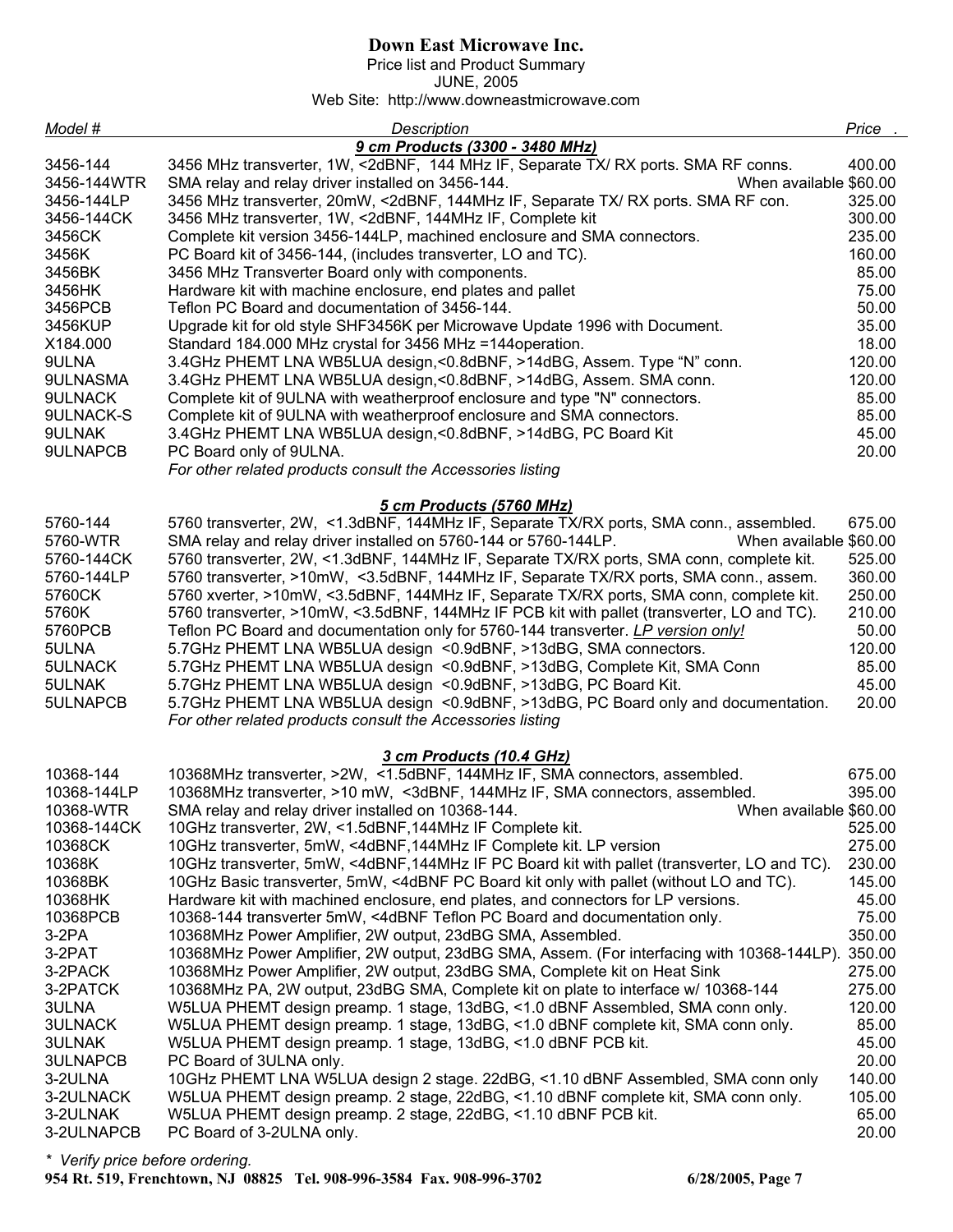Price list and Product Summary

JUNE, 2005

| Model #           | Description                                                                                | Price. |
|-------------------|--------------------------------------------------------------------------------------------|--------|
|                   | <b>Accessories for all DEM products</b>                                                    |        |
| <b>TC</b>         | Transverter control IF switch.10W input w/ adjustable atten. Assembled PC Board.           | 45.00  |
| <b>TCK</b>        | Transverter control IF switch.10W input w/ adjustable atten. PC Board Kit                  | 35.00  |
| <b>TCPCB</b>      | Transverter Control PC Board and documentation.                                            | 12.00  |
| <b>TRS</b>        | 4 Step, 8 I/O, TR sequencer, assembled in an enclosure.                                    | 95.00  |
| <b>TRSB</b>       | 4 Step, 8 I/O, TR sequencer Assembled PC Board.                                            | 60.00  |
| <b>TRSK</b>       | 4 Step, 8 I/O, TR sequencer PC Board kit.                                                  | 35.00  |
| <b>TRSCK</b>      | 4 Step, 8 I/O, TR sequencer Complete kit (includes hardware and enclosure).                | 60.00  |
| <b>TRSHK</b>      | TR Sequencer enclosure and hardware kit.                                                   | 25.00  |
| <b>TRSPCB</b>     | TR Sequencer PC Board and documentation.                                                   | 15.00  |
| PTT-X5K           | 5 Circuit "Push to Talk" buffer. PC Board Kit                                              | 25.00  |
| PTT-X5PCB         | 5 Circuit "Push to Talk" buffer. PC Board.                                                 | 10.00  |
| <b>RFPMK</b>      | 10 step bar graph current driven power meter kit.                                          | 20.00  |
| RVD-1             | 28V relay driver, requires 12V, kit Only!                                                  | 10.00  |
| <b>UTR-12</b>     | 12V PCB mount RF relay, 5 watts @ 1.3 GHz max without connectors.                          | 10.00  |
| <b>MICROLO</b>    | Microwave Transverter LO, 1070-1140MHz, Xtal freq. dependent, +3dBm, 9V.                   | 120.00 |
| <b>MICROLOB</b>   | Assembled and tested PCB of MICROLO.                                                       | 90.00  |
| <b>MICROLOCK</b>  | Complete Kit version of MICROLO.                                                           | 90.00  |
| <b>MICROLOK</b>   | Microwave Transverter LO kit, 1070-1140MHz, Xtal freq. dependent, +3dBm, 9V. PC Board kit. | 65.00  |
| <b>MICROLOPCB</b> | Local Oscillator PC Board and documentation of MICROLOK.                                   | 20.00  |
| <b>AOS-28</b>     | RF sensed solid state T/R switch with built in 25W attenuator, 28MHz.                      | 70.00  |
| AOS-144           | RF sensed solid state T/R switch with built in 25W attenuator, 144MHz.                     | 80.00  |
| TIB               | Interfaces xverters to Transceivers without Xverter port, Assembled w/ enclosure           | 75.00  |
| <b>TIBCK</b>      | Complete kit version of TIB.                                                               | 50.00  |
| <b>TIBK</b>       | PC Board kit version of TIB.                                                               | 25.00  |
| <b>TIBHK</b>      | Hardware kit and enclosure of TIB.                                                         | 25.00  |
| <b>TIBPCB</b>     | Printed Circuit Board and documentation of TIB.                                            | 15.00  |
| <b>TIB850</b>     | Transverter interface designed for the Kenwood TS850                                       | 75.00  |
| <b>TIB850CK</b>   | Complete kit version of TIB850.                                                            | 50.00  |
| <b>TIB850K</b>    | PC Board kit version of TIB850.                                                            | 25.00  |
| <b>TIB850HK</b>   | Hardware kit and enclosure of TIB850.                                                      | 25.00  |
| TIB850PCB         | Printed Circuit Board and documentation of TIB850.                                         | 15.00  |
| <b>MMICK</b>      | MMIC amp. PCB kit. Specify MMIC type( MAR series only. Specify 1,2,3,4,6 or MAV11)         | 10.00  |
| <b>MMICPCB</b>    | Universal wide band amplifier PC Board used with MAR series only                           | 5.00   |
| MMICKE1           | 2 stage MMIC Teflon PC Board kit with two ERA-1                                            | 14.00  |
| MMICKE2           | 2 stage MMIC Teflon PC Board kit with two ERA-2                                            | 14.00  |
| MMICKE5           | 2 stage MMIC Teflon PC Board kit with one ERA-5                                            | 14.00  |
| MMICKS6           | 2 stage MMIC Teflon PC Board kit with one SGA-6286                                         | 14.00  |
| <b>MMICKMGA</b>   | 2 stage MMIC Teflon PC Board kit with one MGA86576                                         | 18.00  |
| <b>MMICTEF</b>    | 2 stage Teflon PC Board used with ERA series and MGA86576 MMIC's                           | 6.00   |
| ВT                | Pre amp DC power inserter, >1 GHz                                                          | 40.00  |
| <b>BTM</b>        | Pre amp DC power inserter, >1 GHz, Type "N" (M) on RF only side, "N" (F) on RF/DC side     | 45.00  |
| <b>BTL</b>        | Pre amp DC power inserter, <1 GHz                                                          | 40.00  |
| <b>BTLM</b>       | Pre amp DC power inserter, <1 GHz, Type "N" (M) on RF only side, "N" (F) on RF/DC side     | 45.00  |
| <b>SSBT</b>       | Safety Switch Bias Tee, Type N (M) on Input and Type N (F) on output; 50 Watts             | 65.00  |
| <b>TIC-KEN</b>    | Transverter interconnect cables for Kenwood 830 and 430 (\$30.00 with transverter order)   | 40.00  |
| DN001K            | Higher Receive IP3 MOD for 6M-70CM transverter. For pre-year 2000 units.                   | 10.00  |
| DN002HK           | Higher Receive IP3 MOD 33CM and above Preamplifier. For pre-year 2000 units.               | 10.00  |
| DN002LK           | Higher Receive IP3 MOD 6M-70CM Preamplifier. For pre-year 2000 units.                      | 10.00  |
| DN003K            | 1296-144 Exc. LO Feed through power MOD. For pre-year 2000 units.                          | 35.00  |
| DN005K            | Higher Receive IP3 MOD for 903 and 1296 MHz transverters. For pre-year 2000 units.         | 10.00  |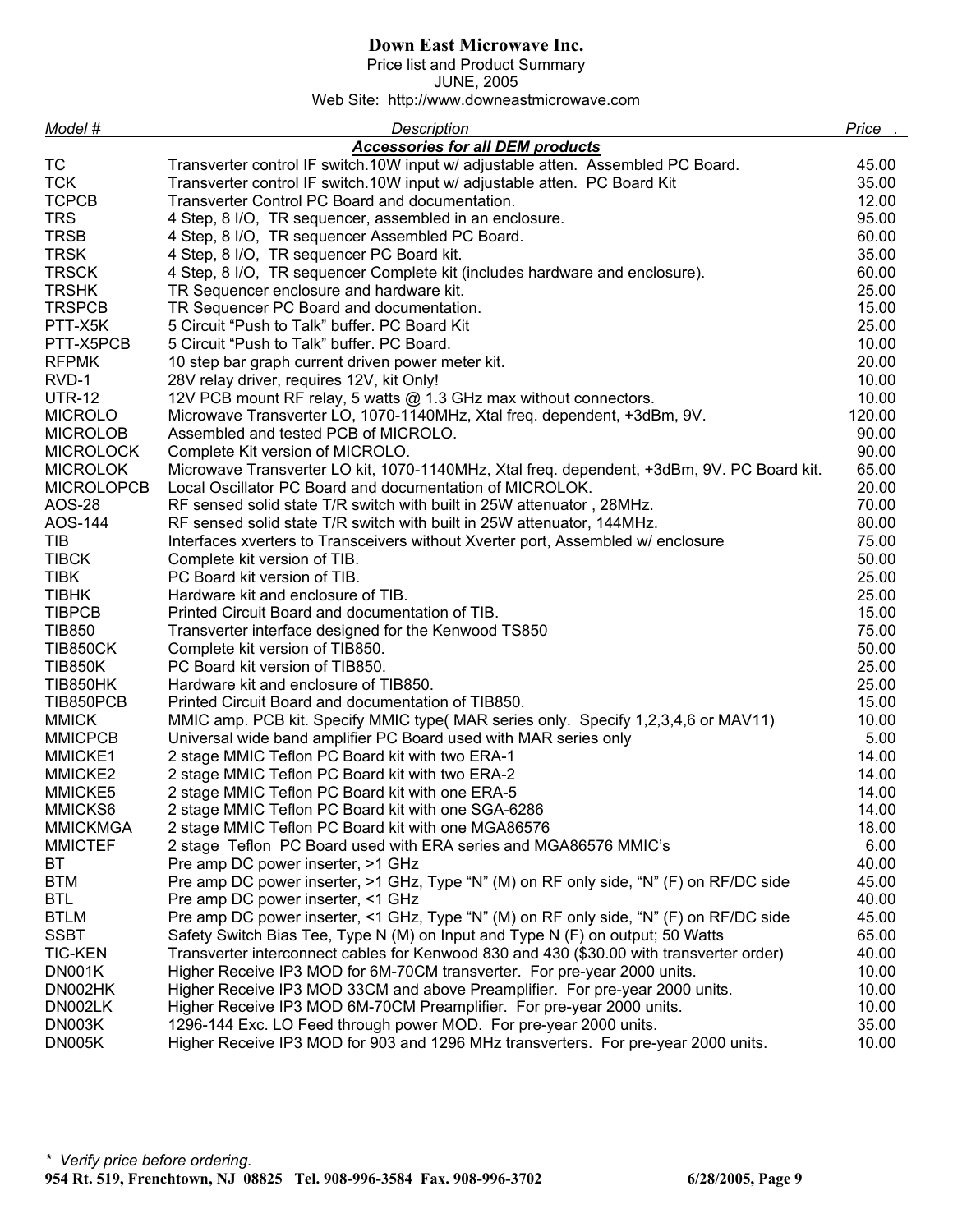#### Price list and Product Summary

## JUNE, 2005

| Coaxial Cable, Coaxial assembly's, and Phasing lines<br><b>UT085C</b><br>Conformable .085 inch cable, Beldon 1671A<br>1.00/ft<br>UT215<br>Semi-rigid 0.215" outside dia., 50 ohms<br>2.00/ft<br>$1.25$ /in<br>UT250<br>Semi-rigid 0.250" outside dia., 50 ohms<br>Double RCA cable 3' long<br>1.00<br><b>RCACABLE</b><br><b>BNCCAB-1</b><br>Double BNC, RG58 cable 1' long<br>5.00<br>BNCCAB-3<br>Double BNC, RG58 cable 3' long<br>6.00<br>7.50<br>BNCCAB-6<br>Double BNC, RG58 cable 6' long<br>Surplus cable assembly's of UT141. Call for price and availability.<br><b>Connectors</b><br>7.00<br>N3/4-F<br>Type "N", female, 4 hole, 3/4" flange mount<br>N3/4-M<br>Type "N", male, 4 hole, 3/4" flange mount<br>15.00<br>Type "N", female, 4 hole, large<br>2.50<br>NPANEL-F<br><b>BNCPANEL</b><br>BNC, female, 1 hole mount, 3/8" dia.<br>1.00<br>SMA, male, to UT-141,<br>1.00<br><b>SMA141-M</b><br>SMA, female, 4 hole plated brass flange, solderable with gold pin<br>2.50<br>SMAPLAT-F<br><b>SMA3/4-F</b><br>SMA, Female, 4 hole, 3/4 flange, solderable, 0.050" dia. gold pin<br>4.50<br>2.50<br>SMAPANEL<br>SMA, female, 1 hole mount<br>SMA double male<br>2.50<br>ADAPT-2SM<br>2.50<br>ADAPT-2SF<br>SMA double female<br>ADAPT-2NF<br>Type "N", double female adapter<br>5.00<br>5.00<br>ADAPT-2NM<br>Type "N", double male adapter<br>ADAPT-2NR<br>Type "N", female - male right angle adapter<br>5.00<br>2.00<br><b>RCA-BNC</b><br>$RCA(M)$ to $BNC(F)$ adapter<br>RCA-J<br>1.00<br>RCA Jack with ground lug, 1/4" panel<br>1.00<br>RCA-P<br>RCA Plug with metal shield<br>6.00<br>UHF-N<br>UHF(M) to Type "N" (F) adapter<br>N-UHF<br>Type "N" (M) to UHF(F) adapter<br>6.00<br>5.00<br>UHF-BNC<br>$UHF(M)$ to $BNC(F)$ adapter<br><b>BNC-UHF</b><br>5.00<br>$BNC(M)$ to $UHF(F)$ adapter<br><b>Relays and coaxial products</b><br>CX1054A<br>Tohtsu CX1054A, 100W at 1 GHz, 34dB isolation, type "N" Connector.<br>60.00<br><b>CX520D</b><br>Tohtsu CX520D, 250W at 1 GHz, 46 dB isolation, type "N" Connector, 12V.<br>85.00<br>Tohtsu CX-600NL, T/R switch, 1.5KW at 500 MHz, 30dB isolation, type "N" connectors, 12V<br>85.00<br><b>CX-600NL</b><br>Tohtsu CX-800N, T/R switch, Type "N" Conn., 12V, DPDT, 1KW CW @ 150MHz, 48dB iso.<br><b>CX-800N</b><br>135.00<br>CZX-3500<br>Tohtsu CX-3500, microwave relay, 60dB isolation at 3 GHz, type "N" connectors, 12V<br>105.00<br><b>SMARLY</b><br>SMA relays used, Transco or equiv., tested @ 10 GHz, 24 volts<br>When available 45.00<br>RVD-1<br>28V relay driver kit, requires 12V and PTT ground to energize<br>10.00<br>Aromat/NAIS RF relay, PCB mount, SPDT, >60dB isolation @ 2 GHz, Replaces G5Y<br><b>RK1-12V</b><br>9.00<br>OMRON 12V DC relay, PCB mount, DPDT<br>G5V-12<br>4.00<br>OMRON 5V DC relay, PCB mount, DPDT<br>$G5V-5$<br>4.00<br>OMRON 12V RF relay, PCB mount, SPDT, >60dB isolation @ 1.5 GHz<br>6.00<br>G6Y-12<br><b>Capacitors</b><br>ATC1-XXX<br>B case, 110mil porcelain chips. Values available: 1.2, 1.6, 2.0, 2.7, 5.1, 7.5, 12, 18,<br>22, 33, 39, 56, 100, 470<br>10/9.00<br>10/11.00<br>B case, 110mil porcelain chips 1000pF<br>ATC1-1000<br>10/9.00<br>ATC50-XXX<br>A case, 55mil porcelain chips. Values available: 1.2, 2.7, 8.2, 47.<br><b>FEED 4-40</b><br>DC Power line filter, #4-40 threads<br>2.00<br><b>FEED 8-32</b><br>DC Power line filter #8-32 threads<br>2.00<br>PISTON-4<br>Miniature 0.5-4 pF Voltronics piston capacitor<br>4.50<br>PISTON-8<br>Miniature 0.5-8 pF Voltronics piston capacitor<br>4.50 | Model # | Description                          | Price |
|------------------------------------------------------------------------------------------------------------------------------------------------------------------------------------------------------------------------------------------------------------------------------------------------------------------------------------------------------------------------------------------------------------------------------------------------------------------------------------------------------------------------------------------------------------------------------------------------------------------------------------------------------------------------------------------------------------------------------------------------------------------------------------------------------------------------------------------------------------------------------------------------------------------------------------------------------------------------------------------------------------------------------------------------------------------------------------------------------------------------------------------------------------------------------------------------------------------------------------------------------------------------------------------------------------------------------------------------------------------------------------------------------------------------------------------------------------------------------------------------------------------------------------------------------------------------------------------------------------------------------------------------------------------------------------------------------------------------------------------------------------------------------------------------------------------------------------------------------------------------------------------------------------------------------------------------------------------------------------------------------------------------------------------------------------------------------------------------------------------------------------------------------------------------------------------------------------------------------------------------------------------------------------------------------------------------------------------------------------------------------------------------------------------------------------------------------------------------------------------------------------------------------------------------------------------------------------------------------------------------------------------------------------------------------------------------------------------------------------------------------------------------------------------------------------------------------------------------------------------------------------------------------------------------------------------------------------------------------------------------------------------------------------------------------------------------------------------------------------------------------------------------------------------------------------------------------------------------------------------------------------------------------------------------------------------------------------------------------------------------------------------------------------------------------------------------------------------------------------------------------------------------------------------|---------|--------------------------------------|-------|
|                                                                                                                                                                                                                                                                                                                                                                                                                                                                                                                                                                                                                                                                                                                                                                                                                                                                                                                                                                                                                                                                                                                                                                                                                                                                                                                                                                                                                                                                                                                                                                                                                                                                                                                                                                                                                                                                                                                                                                                                                                                                                                                                                                                                                                                                                                                                                                                                                                                                                                                                                                                                                                                                                                                                                                                                                                                                                                                                                                                                                                                                                                                                                                                                                                                                                                                                                                                                                                                                                                                                          |         |                                      |       |
|                                                                                                                                                                                                                                                                                                                                                                                                                                                                                                                                                                                                                                                                                                                                                                                                                                                                                                                                                                                                                                                                                                                                                                                                                                                                                                                                                                                                                                                                                                                                                                                                                                                                                                                                                                                                                                                                                                                                                                                                                                                                                                                                                                                                                                                                                                                                                                                                                                                                                                                                                                                                                                                                                                                                                                                                                                                                                                                                                                                                                                                                                                                                                                                                                                                                                                                                                                                                                                                                                                                                          |         |                                      |       |
|                                                                                                                                                                                                                                                                                                                                                                                                                                                                                                                                                                                                                                                                                                                                                                                                                                                                                                                                                                                                                                                                                                                                                                                                                                                                                                                                                                                                                                                                                                                                                                                                                                                                                                                                                                                                                                                                                                                                                                                                                                                                                                                                                                                                                                                                                                                                                                                                                                                                                                                                                                                                                                                                                                                                                                                                                                                                                                                                                                                                                                                                                                                                                                                                                                                                                                                                                                                                                                                                                                                                          |         |                                      |       |
|                                                                                                                                                                                                                                                                                                                                                                                                                                                                                                                                                                                                                                                                                                                                                                                                                                                                                                                                                                                                                                                                                                                                                                                                                                                                                                                                                                                                                                                                                                                                                                                                                                                                                                                                                                                                                                                                                                                                                                                                                                                                                                                                                                                                                                                                                                                                                                                                                                                                                                                                                                                                                                                                                                                                                                                                                                                                                                                                                                                                                                                                                                                                                                                                                                                                                                                                                                                                                                                                                                                                          |         |                                      |       |
|                                                                                                                                                                                                                                                                                                                                                                                                                                                                                                                                                                                                                                                                                                                                                                                                                                                                                                                                                                                                                                                                                                                                                                                                                                                                                                                                                                                                                                                                                                                                                                                                                                                                                                                                                                                                                                                                                                                                                                                                                                                                                                                                                                                                                                                                                                                                                                                                                                                                                                                                                                                                                                                                                                                                                                                                                                                                                                                                                                                                                                                                                                                                                                                                                                                                                                                                                                                                                                                                                                                                          |         |                                      |       |
|                                                                                                                                                                                                                                                                                                                                                                                                                                                                                                                                                                                                                                                                                                                                                                                                                                                                                                                                                                                                                                                                                                                                                                                                                                                                                                                                                                                                                                                                                                                                                                                                                                                                                                                                                                                                                                                                                                                                                                                                                                                                                                                                                                                                                                                                                                                                                                                                                                                                                                                                                                                                                                                                                                                                                                                                                                                                                                                                                                                                                                                                                                                                                                                                                                                                                                                                                                                                                                                                                                                                          |         |                                      |       |
|                                                                                                                                                                                                                                                                                                                                                                                                                                                                                                                                                                                                                                                                                                                                                                                                                                                                                                                                                                                                                                                                                                                                                                                                                                                                                                                                                                                                                                                                                                                                                                                                                                                                                                                                                                                                                                                                                                                                                                                                                                                                                                                                                                                                                                                                                                                                                                                                                                                                                                                                                                                                                                                                                                                                                                                                                                                                                                                                                                                                                                                                                                                                                                                                                                                                                                                                                                                                                                                                                                                                          |         |                                      |       |
|                                                                                                                                                                                                                                                                                                                                                                                                                                                                                                                                                                                                                                                                                                                                                                                                                                                                                                                                                                                                                                                                                                                                                                                                                                                                                                                                                                                                                                                                                                                                                                                                                                                                                                                                                                                                                                                                                                                                                                                                                                                                                                                                                                                                                                                                                                                                                                                                                                                                                                                                                                                                                                                                                                                                                                                                                                                                                                                                                                                                                                                                                                                                                                                                                                                                                                                                                                                                                                                                                                                                          |         |                                      |       |
|                                                                                                                                                                                                                                                                                                                                                                                                                                                                                                                                                                                                                                                                                                                                                                                                                                                                                                                                                                                                                                                                                                                                                                                                                                                                                                                                                                                                                                                                                                                                                                                                                                                                                                                                                                                                                                                                                                                                                                                                                                                                                                                                                                                                                                                                                                                                                                                                                                                                                                                                                                                                                                                                                                                                                                                                                                                                                                                                                                                                                                                                                                                                                                                                                                                                                                                                                                                                                                                                                                                                          |         |                                      |       |
|                                                                                                                                                                                                                                                                                                                                                                                                                                                                                                                                                                                                                                                                                                                                                                                                                                                                                                                                                                                                                                                                                                                                                                                                                                                                                                                                                                                                                                                                                                                                                                                                                                                                                                                                                                                                                                                                                                                                                                                                                                                                                                                                                                                                                                                                                                                                                                                                                                                                                                                                                                                                                                                                                                                                                                                                                                                                                                                                                                                                                                                                                                                                                                                                                                                                                                                                                                                                                                                                                                                                          |         |                                      |       |
|                                                                                                                                                                                                                                                                                                                                                                                                                                                                                                                                                                                                                                                                                                                                                                                                                                                                                                                                                                                                                                                                                                                                                                                                                                                                                                                                                                                                                                                                                                                                                                                                                                                                                                                                                                                                                                                                                                                                                                                                                                                                                                                                                                                                                                                                                                                                                                                                                                                                                                                                                                                                                                                                                                                                                                                                                                                                                                                                                                                                                                                                                                                                                                                                                                                                                                                                                                                                                                                                                                                                          |         |                                      |       |
|                                                                                                                                                                                                                                                                                                                                                                                                                                                                                                                                                                                                                                                                                                                                                                                                                                                                                                                                                                                                                                                                                                                                                                                                                                                                                                                                                                                                                                                                                                                                                                                                                                                                                                                                                                                                                                                                                                                                                                                                                                                                                                                                                                                                                                                                                                                                                                                                                                                                                                                                                                                                                                                                                                                                                                                                                                                                                                                                                                                                                                                                                                                                                                                                                                                                                                                                                                                                                                                                                                                                          |         |                                      |       |
|                                                                                                                                                                                                                                                                                                                                                                                                                                                                                                                                                                                                                                                                                                                                                                                                                                                                                                                                                                                                                                                                                                                                                                                                                                                                                                                                                                                                                                                                                                                                                                                                                                                                                                                                                                                                                                                                                                                                                                                                                                                                                                                                                                                                                                                                                                                                                                                                                                                                                                                                                                                                                                                                                                                                                                                                                                                                                                                                                                                                                                                                                                                                                                                                                                                                                                                                                                                                                                                                                                                                          |         |                                      |       |
|                                                                                                                                                                                                                                                                                                                                                                                                                                                                                                                                                                                                                                                                                                                                                                                                                                                                                                                                                                                                                                                                                                                                                                                                                                                                                                                                                                                                                                                                                                                                                                                                                                                                                                                                                                                                                                                                                                                                                                                                                                                                                                                                                                                                                                                                                                                                                                                                                                                                                                                                                                                                                                                                                                                                                                                                                                                                                                                                                                                                                                                                                                                                                                                                                                                                                                                                                                                                                                                                                                                                          |         |                                      |       |
|                                                                                                                                                                                                                                                                                                                                                                                                                                                                                                                                                                                                                                                                                                                                                                                                                                                                                                                                                                                                                                                                                                                                                                                                                                                                                                                                                                                                                                                                                                                                                                                                                                                                                                                                                                                                                                                                                                                                                                                                                                                                                                                                                                                                                                                                                                                                                                                                                                                                                                                                                                                                                                                                                                                                                                                                                                                                                                                                                                                                                                                                                                                                                                                                                                                                                                                                                                                                                                                                                                                                          |         |                                      |       |
|                                                                                                                                                                                                                                                                                                                                                                                                                                                                                                                                                                                                                                                                                                                                                                                                                                                                                                                                                                                                                                                                                                                                                                                                                                                                                                                                                                                                                                                                                                                                                                                                                                                                                                                                                                                                                                                                                                                                                                                                                                                                                                                                                                                                                                                                                                                                                                                                                                                                                                                                                                                                                                                                                                                                                                                                                                                                                                                                                                                                                                                                                                                                                                                                                                                                                                                                                                                                                                                                                                                                          |         |                                      |       |
|                                                                                                                                                                                                                                                                                                                                                                                                                                                                                                                                                                                                                                                                                                                                                                                                                                                                                                                                                                                                                                                                                                                                                                                                                                                                                                                                                                                                                                                                                                                                                                                                                                                                                                                                                                                                                                                                                                                                                                                                                                                                                                                                                                                                                                                                                                                                                                                                                                                                                                                                                                                                                                                                                                                                                                                                                                                                                                                                                                                                                                                                                                                                                                                                                                                                                                                                                                                                                                                                                                                                          |         |                                      |       |
|                                                                                                                                                                                                                                                                                                                                                                                                                                                                                                                                                                                                                                                                                                                                                                                                                                                                                                                                                                                                                                                                                                                                                                                                                                                                                                                                                                                                                                                                                                                                                                                                                                                                                                                                                                                                                                                                                                                                                                                                                                                                                                                                                                                                                                                                                                                                                                                                                                                                                                                                                                                                                                                                                                                                                                                                                                                                                                                                                                                                                                                                                                                                                                                                                                                                                                                                                                                                                                                                                                                                          |         |                                      |       |
|                                                                                                                                                                                                                                                                                                                                                                                                                                                                                                                                                                                                                                                                                                                                                                                                                                                                                                                                                                                                                                                                                                                                                                                                                                                                                                                                                                                                                                                                                                                                                                                                                                                                                                                                                                                                                                                                                                                                                                                                                                                                                                                                                                                                                                                                                                                                                                                                                                                                                                                                                                                                                                                                                                                                                                                                                                                                                                                                                                                                                                                                                                                                                                                                                                                                                                                                                                                                                                                                                                                                          |         |                                      |       |
|                                                                                                                                                                                                                                                                                                                                                                                                                                                                                                                                                                                                                                                                                                                                                                                                                                                                                                                                                                                                                                                                                                                                                                                                                                                                                                                                                                                                                                                                                                                                                                                                                                                                                                                                                                                                                                                                                                                                                                                                                                                                                                                                                                                                                                                                                                                                                                                                                                                                                                                                                                                                                                                                                                                                                                                                                                                                                                                                                                                                                                                                                                                                                                                                                                                                                                                                                                                                                                                                                                                                          |         |                                      |       |
|                                                                                                                                                                                                                                                                                                                                                                                                                                                                                                                                                                                                                                                                                                                                                                                                                                                                                                                                                                                                                                                                                                                                                                                                                                                                                                                                                                                                                                                                                                                                                                                                                                                                                                                                                                                                                                                                                                                                                                                                                                                                                                                                                                                                                                                                                                                                                                                                                                                                                                                                                                                                                                                                                                                                                                                                                                                                                                                                                                                                                                                                                                                                                                                                                                                                                                                                                                                                                                                                                                                                          |         |                                      |       |
|                                                                                                                                                                                                                                                                                                                                                                                                                                                                                                                                                                                                                                                                                                                                                                                                                                                                                                                                                                                                                                                                                                                                                                                                                                                                                                                                                                                                                                                                                                                                                                                                                                                                                                                                                                                                                                                                                                                                                                                                                                                                                                                                                                                                                                                                                                                                                                                                                                                                                                                                                                                                                                                                                                                                                                                                                                                                                                                                                                                                                                                                                                                                                                                                                                                                                                                                                                                                                                                                                                                                          |         |                                      |       |
|                                                                                                                                                                                                                                                                                                                                                                                                                                                                                                                                                                                                                                                                                                                                                                                                                                                                                                                                                                                                                                                                                                                                                                                                                                                                                                                                                                                                                                                                                                                                                                                                                                                                                                                                                                                                                                                                                                                                                                                                                                                                                                                                                                                                                                                                                                                                                                                                                                                                                                                                                                                                                                                                                                                                                                                                                                                                                                                                                                                                                                                                                                                                                                                                                                                                                                                                                                                                                                                                                                                                          |         |                                      |       |
|                                                                                                                                                                                                                                                                                                                                                                                                                                                                                                                                                                                                                                                                                                                                                                                                                                                                                                                                                                                                                                                                                                                                                                                                                                                                                                                                                                                                                                                                                                                                                                                                                                                                                                                                                                                                                                                                                                                                                                                                                                                                                                                                                                                                                                                                                                                                                                                                                                                                                                                                                                                                                                                                                                                                                                                                                                                                                                                                                                                                                                                                                                                                                                                                                                                                                                                                                                                                                                                                                                                                          |         |                                      |       |
|                                                                                                                                                                                                                                                                                                                                                                                                                                                                                                                                                                                                                                                                                                                                                                                                                                                                                                                                                                                                                                                                                                                                                                                                                                                                                                                                                                                                                                                                                                                                                                                                                                                                                                                                                                                                                                                                                                                                                                                                                                                                                                                                                                                                                                                                                                                                                                                                                                                                                                                                                                                                                                                                                                                                                                                                                                                                                                                                                                                                                                                                                                                                                                                                                                                                                                                                                                                                                                                                                                                                          |         |                                      |       |
|                                                                                                                                                                                                                                                                                                                                                                                                                                                                                                                                                                                                                                                                                                                                                                                                                                                                                                                                                                                                                                                                                                                                                                                                                                                                                                                                                                                                                                                                                                                                                                                                                                                                                                                                                                                                                                                                                                                                                                                                                                                                                                                                                                                                                                                                                                                                                                                                                                                                                                                                                                                                                                                                                                                                                                                                                                                                                                                                                                                                                                                                                                                                                                                                                                                                                                                                                                                                                                                                                                                                          |         |                                      |       |
|                                                                                                                                                                                                                                                                                                                                                                                                                                                                                                                                                                                                                                                                                                                                                                                                                                                                                                                                                                                                                                                                                                                                                                                                                                                                                                                                                                                                                                                                                                                                                                                                                                                                                                                                                                                                                                                                                                                                                                                                                                                                                                                                                                                                                                                                                                                                                                                                                                                                                                                                                                                                                                                                                                                                                                                                                                                                                                                                                                                                                                                                                                                                                                                                                                                                                                                                                                                                                                                                                                                                          |         |                                      |       |
|                                                                                                                                                                                                                                                                                                                                                                                                                                                                                                                                                                                                                                                                                                                                                                                                                                                                                                                                                                                                                                                                                                                                                                                                                                                                                                                                                                                                                                                                                                                                                                                                                                                                                                                                                                                                                                                                                                                                                                                                                                                                                                                                                                                                                                                                                                                                                                                                                                                                                                                                                                                                                                                                                                                                                                                                                                                                                                                                                                                                                                                                                                                                                                                                                                                                                                                                                                                                                                                                                                                                          |         |                                      |       |
|                                                                                                                                                                                                                                                                                                                                                                                                                                                                                                                                                                                                                                                                                                                                                                                                                                                                                                                                                                                                                                                                                                                                                                                                                                                                                                                                                                                                                                                                                                                                                                                                                                                                                                                                                                                                                                                                                                                                                                                                                                                                                                                                                                                                                                                                                                                                                                                                                                                                                                                                                                                                                                                                                                                                                                                                                                                                                                                                                                                                                                                                                                                                                                                                                                                                                                                                                                                                                                                                                                                                          |         |                                      |       |
|                                                                                                                                                                                                                                                                                                                                                                                                                                                                                                                                                                                                                                                                                                                                                                                                                                                                                                                                                                                                                                                                                                                                                                                                                                                                                                                                                                                                                                                                                                                                                                                                                                                                                                                                                                                                                                                                                                                                                                                                                                                                                                                                                                                                                                                                                                                                                                                                                                                                                                                                                                                                                                                                                                                                                                                                                                                                                                                                                                                                                                                                                                                                                                                                                                                                                                                                                                                                                                                                                                                                          |         |                                      |       |
|                                                                                                                                                                                                                                                                                                                                                                                                                                                                                                                                                                                                                                                                                                                                                                                                                                                                                                                                                                                                                                                                                                                                                                                                                                                                                                                                                                                                                                                                                                                                                                                                                                                                                                                                                                                                                                                                                                                                                                                                                                                                                                                                                                                                                                                                                                                                                                                                                                                                                                                                                                                                                                                                                                                                                                                                                                                                                                                                                                                                                                                                                                                                                                                                                                                                                                                                                                                                                                                                                                                                          |         |                                      |       |
|                                                                                                                                                                                                                                                                                                                                                                                                                                                                                                                                                                                                                                                                                                                                                                                                                                                                                                                                                                                                                                                                                                                                                                                                                                                                                                                                                                                                                                                                                                                                                                                                                                                                                                                                                                                                                                                                                                                                                                                                                                                                                                                                                                                                                                                                                                                                                                                                                                                                                                                                                                                                                                                                                                                                                                                                                                                                                                                                                                                                                                                                                                                                                                                                                                                                                                                                                                                                                                                                                                                                          |         |                                      |       |
|                                                                                                                                                                                                                                                                                                                                                                                                                                                                                                                                                                                                                                                                                                                                                                                                                                                                                                                                                                                                                                                                                                                                                                                                                                                                                                                                                                                                                                                                                                                                                                                                                                                                                                                                                                                                                                                                                                                                                                                                                                                                                                                                                                                                                                                                                                                                                                                                                                                                                                                                                                                                                                                                                                                                                                                                                                                                                                                                                                                                                                                                                                                                                                                                                                                                                                                                                                                                                                                                                                                                          |         |                                      |       |
|                                                                                                                                                                                                                                                                                                                                                                                                                                                                                                                                                                                                                                                                                                                                                                                                                                                                                                                                                                                                                                                                                                                                                                                                                                                                                                                                                                                                                                                                                                                                                                                                                                                                                                                                                                                                                                                                                                                                                                                                                                                                                                                                                                                                                                                                                                                                                                                                                                                                                                                                                                                                                                                                                                                                                                                                                                                                                                                                                                                                                                                                                                                                                                                                                                                                                                                                                                                                                                                                                                                                          |         |                                      |       |
|                                                                                                                                                                                                                                                                                                                                                                                                                                                                                                                                                                                                                                                                                                                                                                                                                                                                                                                                                                                                                                                                                                                                                                                                                                                                                                                                                                                                                                                                                                                                                                                                                                                                                                                                                                                                                                                                                                                                                                                                                                                                                                                                                                                                                                                                                                                                                                                                                                                                                                                                                                                                                                                                                                                                                                                                                                                                                                                                                                                                                                                                                                                                                                                                                                                                                                                                                                                                                                                                                                                                          |         |                                      |       |
|                                                                                                                                                                                                                                                                                                                                                                                                                                                                                                                                                                                                                                                                                                                                                                                                                                                                                                                                                                                                                                                                                                                                                                                                                                                                                                                                                                                                                                                                                                                                                                                                                                                                                                                                                                                                                                                                                                                                                                                                                                                                                                                                                                                                                                                                                                                                                                                                                                                                                                                                                                                                                                                                                                                                                                                                                                                                                                                                                                                                                                                                                                                                                                                                                                                                                                                                                                                                                                                                                                                                          |         |                                      |       |
|                                                                                                                                                                                                                                                                                                                                                                                                                                                                                                                                                                                                                                                                                                                                                                                                                                                                                                                                                                                                                                                                                                                                                                                                                                                                                                                                                                                                                                                                                                                                                                                                                                                                                                                                                                                                                                                                                                                                                                                                                                                                                                                                                                                                                                                                                                                                                                                                                                                                                                                                                                                                                                                                                                                                                                                                                                                                                                                                                                                                                                                                                                                                                                                                                                                                                                                                                                                                                                                                                                                                          |         |                                      |       |
|                                                                                                                                                                                                                                                                                                                                                                                                                                                                                                                                                                                                                                                                                                                                                                                                                                                                                                                                                                                                                                                                                                                                                                                                                                                                                                                                                                                                                                                                                                                                                                                                                                                                                                                                                                                                                                                                                                                                                                                                                                                                                                                                                                                                                                                                                                                                                                                                                                                                                                                                                                                                                                                                                                                                                                                                                                                                                                                                                                                                                                                                                                                                                                                                                                                                                                                                                                                                                                                                                                                                          |         |                                      |       |
|                                                                                                                                                                                                                                                                                                                                                                                                                                                                                                                                                                                                                                                                                                                                                                                                                                                                                                                                                                                                                                                                                                                                                                                                                                                                                                                                                                                                                                                                                                                                                                                                                                                                                                                                                                                                                                                                                                                                                                                                                                                                                                                                                                                                                                                                                                                                                                                                                                                                                                                                                                                                                                                                                                                                                                                                                                                                                                                                                                                                                                                                                                                                                                                                                                                                                                                                                                                                                                                                                                                                          |         |                                      |       |
|                                                                                                                                                                                                                                                                                                                                                                                                                                                                                                                                                                                                                                                                                                                                                                                                                                                                                                                                                                                                                                                                                                                                                                                                                                                                                                                                                                                                                                                                                                                                                                                                                                                                                                                                                                                                                                                                                                                                                                                                                                                                                                                                                                                                                                                                                                                                                                                                                                                                                                                                                                                                                                                                                                                                                                                                                                                                                                                                                                                                                                                                                                                                                                                                                                                                                                                                                                                                                                                                                                                                          |         |                                      |       |
|                                                                                                                                                                                                                                                                                                                                                                                                                                                                                                                                                                                                                                                                                                                                                                                                                                                                                                                                                                                                                                                                                                                                                                                                                                                                                                                                                                                                                                                                                                                                                                                                                                                                                                                                                                                                                                                                                                                                                                                                                                                                                                                                                                                                                                                                                                                                                                                                                                                                                                                                                                                                                                                                                                                                                                                                                                                                                                                                                                                                                                                                                                                                                                                                                                                                                                                                                                                                                                                                                                                                          |         |                                      |       |
|                                                                                                                                                                                                                                                                                                                                                                                                                                                                                                                                                                                                                                                                                                                                                                                                                                                                                                                                                                                                                                                                                                                                                                                                                                                                                                                                                                                                                                                                                                                                                                                                                                                                                                                                                                                                                                                                                                                                                                                                                                                                                                                                                                                                                                                                                                                                                                                                                                                                                                                                                                                                                                                                                                                                                                                                                                                                                                                                                                                                                                                                                                                                                                                                                                                                                                                                                                                                                                                                                                                                          |         |                                      |       |
|                                                                                                                                                                                                                                                                                                                                                                                                                                                                                                                                                                                                                                                                                                                                                                                                                                                                                                                                                                                                                                                                                                                                                                                                                                                                                                                                                                                                                                                                                                                                                                                                                                                                                                                                                                                                                                                                                                                                                                                                                                                                                                                                                                                                                                                                                                                                                                                                                                                                                                                                                                                                                                                                                                                                                                                                                                                                                                                                                                                                                                                                                                                                                                                                                                                                                                                                                                                                                                                                                                                                          |         |                                      |       |
|                                                                                                                                                                                                                                                                                                                                                                                                                                                                                                                                                                                                                                                                                                                                                                                                                                                                                                                                                                                                                                                                                                                                                                                                                                                                                                                                                                                                                                                                                                                                                                                                                                                                                                                                                                                                                                                                                                                                                                                                                                                                                                                                                                                                                                                                                                                                                                                                                                                                                                                                                                                                                                                                                                                                                                                                                                                                                                                                                                                                                                                                                                                                                                                                                                                                                                                                                                                                                                                                                                                                          |         |                                      |       |
|                                                                                                                                                                                                                                                                                                                                                                                                                                                                                                                                                                                                                                                                                                                                                                                                                                                                                                                                                                                                                                                                                                                                                                                                                                                                                                                                                                                                                                                                                                                                                                                                                                                                                                                                                                                                                                                                                                                                                                                                                                                                                                                                                                                                                                                                                                                                                                                                                                                                                                                                                                                                                                                                                                                                                                                                                                                                                                                                                                                                                                                                                                                                                                                                                                                                                                                                                                                                                                                                                                                                          |         |                                      |       |
|                                                                                                                                                                                                                                                                                                                                                                                                                                                                                                                                                                                                                                                                                                                                                                                                                                                                                                                                                                                                                                                                                                                                                                                                                                                                                                                                                                                                                                                                                                                                                                                                                                                                                                                                                                                                                                                                                                                                                                                                                                                                                                                                                                                                                                                                                                                                                                                                                                                                                                                                                                                                                                                                                                                                                                                                                                                                                                                                                                                                                                                                                                                                                                                                                                                                                                                                                                                                                                                                                                                                          |         |                                      |       |
|                                                                                                                                                                                                                                                                                                                                                                                                                                                                                                                                                                                                                                                                                                                                                                                                                                                                                                                                                                                                                                                                                                                                                                                                                                                                                                                                                                                                                                                                                                                                                                                                                                                                                                                                                                                                                                                                                                                                                                                                                                                                                                                                                                                                                                                                                                                                                                                                                                                                                                                                                                                                                                                                                                                                                                                                                                                                                                                                                                                                                                                                                                                                                                                                                                                                                                                                                                                                                                                                                                                                          |         |                                      |       |
|                                                                                                                                                                                                                                                                                                                                                                                                                                                                                                                                                                                                                                                                                                                                                                                                                                                                                                                                                                                                                                                                                                                                                                                                                                                                                                                                                                                                                                                                                                                                                                                                                                                                                                                                                                                                                                                                                                                                                                                                                                                                                                                                                                                                                                                                                                                                                                                                                                                                                                                                                                                                                                                                                                                                                                                                                                                                                                                                                                                                                                                                                                                                                                                                                                                                                                                                                                                                                                                                                                                                          |         |                                      |       |
|                                                                                                                                                                                                                                                                                                                                                                                                                                                                                                                                                                                                                                                                                                                                                                                                                                                                                                                                                                                                                                                                                                                                                                                                                                                                                                                                                                                                                                                                                                                                                                                                                                                                                                                                                                                                                                                                                                                                                                                                                                                                                                                                                                                                                                                                                                                                                                                                                                                                                                                                                                                                                                                                                                                                                                                                                                                                                                                                                                                                                                                                                                                                                                                                                                                                                                                                                                                                                                                                                                                                          |         |                                      |       |
|                                                                                                                                                                                                                                                                                                                                                                                                                                                                                                                                                                                                                                                                                                                                                                                                                                                                                                                                                                                                                                                                                                                                                                                                                                                                                                                                                                                                                                                                                                                                                                                                                                                                                                                                                                                                                                                                                                                                                                                                                                                                                                                                                                                                                                                                                                                                                                                                                                                                                                                                                                                                                                                                                                                                                                                                                                                                                                                                                                                                                                                                                                                                                                                                                                                                                                                                                                                                                                                                                                                                          |         |                                      |       |
|                                                                                                                                                                                                                                                                                                                                                                                                                                                                                                                                                                                                                                                                                                                                                                                                                                                                                                                                                                                                                                                                                                                                                                                                                                                                                                                                                                                                                                                                                                                                                                                                                                                                                                                                                                                                                                                                                                                                                                                                                                                                                                                                                                                                                                                                                                                                                                                                                                                                                                                                                                                                                                                                                                                                                                                                                                                                                                                                                                                                                                                                                                                                                                                                                                                                                                                                                                                                                                                                                                                                          |         |                                      |       |
|                                                                                                                                                                                                                                                                                                                                                                                                                                                                                                                                                                                                                                                                                                                                                                                                                                                                                                                                                                                                                                                                                                                                                                                                                                                                                                                                                                                                                                                                                                                                                                                                                                                                                                                                                                                                                                                                                                                                                                                                                                                                                                                                                                                                                                                                                                                                                                                                                                                                                                                                                                                                                                                                                                                                                                                                                                                                                                                                                                                                                                                                                                                                                                                                                                                                                                                                                                                                                                                                                                                                          |         |                                      |       |
|                                                                                                                                                                                                                                                                                                                                                                                                                                                                                                                                                                                                                                                                                                                                                                                                                                                                                                                                                                                                                                                                                                                                                                                                                                                                                                                                                                                                                                                                                                                                                                                                                                                                                                                                                                                                                                                                                                                                                                                                                                                                                                                                                                                                                                                                                                                                                                                                                                                                                                                                                                                                                                                                                                                                                                                                                                                                                                                                                                                                                                                                                                                                                                                                                                                                                                                                                                                                                                                                                                                                          | TT-400  | <b>Trimmer Capacitor Tuning Tool</b> | 4.00  |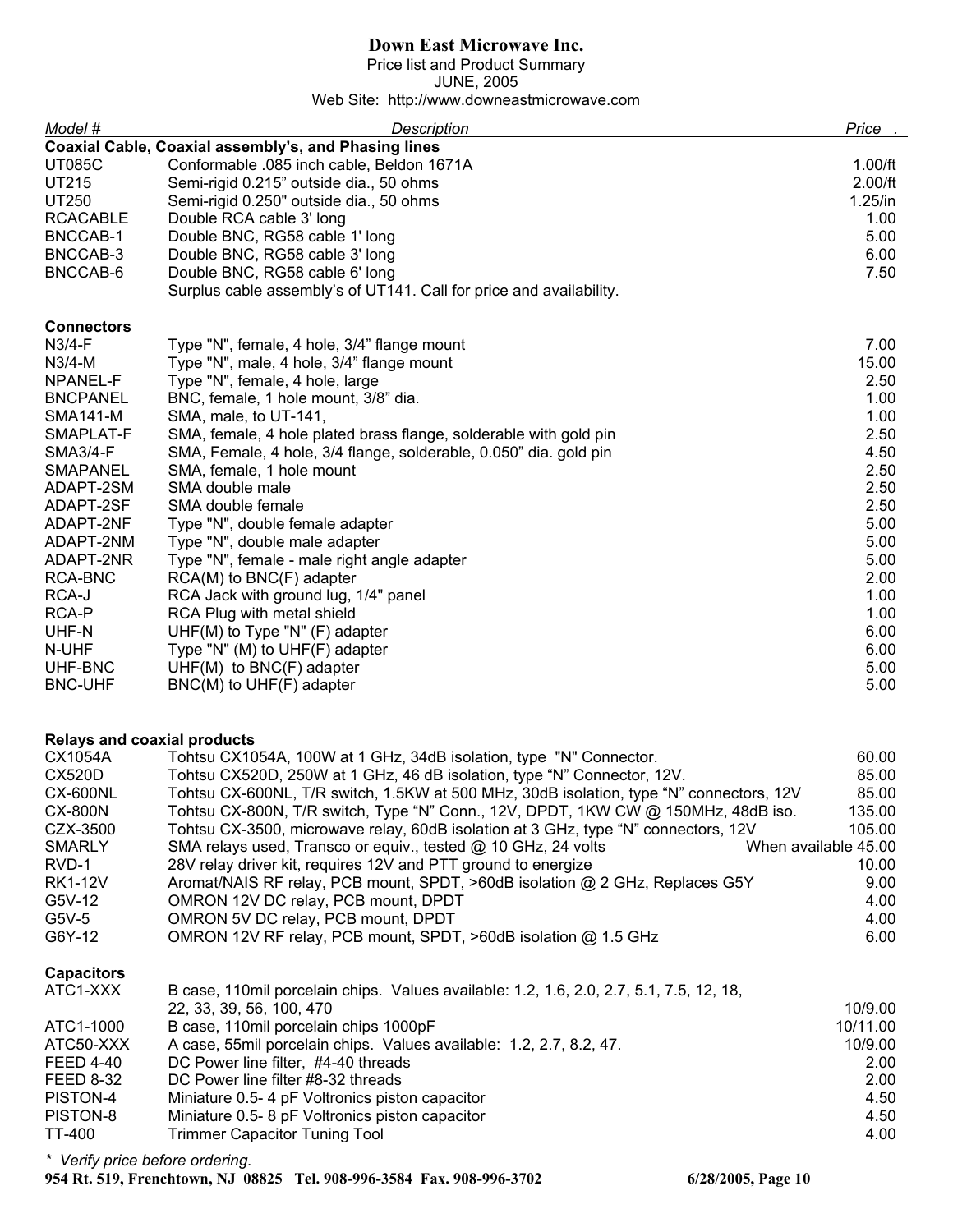Price list and Product Summary

## JUNE, 2005

| Model #                                                                                                       | Description                                                                                                                                                                                                                                                                                                                                                                        | Price                                                 |
|---------------------------------------------------------------------------------------------------------------|------------------------------------------------------------------------------------------------------------------------------------------------------------------------------------------------------------------------------------------------------------------------------------------------------------------------------------------------------------------------------------|-------------------------------------------------------|
| TRIM1-6                                                                                                       | Rotary ceramic trim cap, 1.5-6pF                                                                                                                                                                                                                                                                                                                                                   | 1.00                                                  |
| <b>TRIM2-12</b>                                                                                               | Rotary ceramic trim cap, 2-12 pF                                                                                                                                                                                                                                                                                                                                                   | 1.00                                                  |
| <b>TRIM0.3-3</b>                                                                                              | Rotary surface mount trim cap, 0.3-3.0pF Voltronics (JZ030)                                                                                                                                                                                                                                                                                                                        | 2.00                                                  |
| CCB-XXX                                                                                                       | Chip capacitors in bag (25 same value chips/bag), most values avail. (1.5pF - 0.1uF), specify val.                                                                                                                                                                                                                                                                                 | 2.00                                                  |
| <b>ELEC-100</b>                                                                                               | 100 uF, 25 VDC electrolytic Cap, axial                                                                                                                                                                                                                                                                                                                                             | 0.50                                                  |
| <b>ELEC-2.2</b>                                                                                               | 2.2 uF, 16 VDC electrolytic Cap, axial                                                                                                                                                                                                                                                                                                                                             | 0.25                                                  |
| DISC-XXX                                                                                                      | Disc ceramic caps, 10 - 0.1uF, specify values                                                                                                                                                                                                                                                                                                                                      | 0.25                                                  |
| <b>Resistors</b><br><b>1K POTSMD</b><br>1K POT<br>50OHMTERM<br>RCB-XXX<br>CAR-XXX<br>PTC-60<br><b>TCHLOAD</b> | 1000 ohm Surface Mount potentiometer<br>1000 ohm PC-mount potentiometer<br>10W, strip-line flange mount, 50 ohm load #4 mounting hole<br>Chip resistors in bag (25 same value chips/bag), most val. avail. (10 ohm - 10Mohm), specify val.<br>Carbon composition resistors, 1/4 W, 22 ohm - 680 ohm and 1.5K ohm<br>60 degrees Thermistor<br>50OHM Load TO-220 Package, 35W @ 25°C | 0.50<br>1.00<br>14.00<br>2.00<br>0.25<br>1.50<br>5.00 |
| <b>Inductors</b>                                                                                              |                                                                                                                                                                                                                                                                                                                                                                                    |                                                       |
| .10CHOKE                                                                                                      | 0.10 uH molded choke                                                                                                                                                                                                                                                                                                                                                               | 0.75                                                  |
| .12CHOKE                                                                                                      | 0.12 uH molded choke                                                                                                                                                                                                                                                                                                                                                               | 0.75                                                  |
| .22CHOKE<br>.33CHOKE                                                                                          | 0.22 uH molded choke                                                                                                                                                                                                                                                                                                                                                               | 0.75                                                  |
| .33CHOKE-H                                                                                                    | 0.33 uH molded choke<br>0.33 uH molded VHF choke                                                                                                                                                                                                                                                                                                                                   | 0.75<br>1.25                                          |
| 1.0CHOKE                                                                                                      | 1.0 uH molded choke                                                                                                                                                                                                                                                                                                                                                                | 1.00                                                  |
|                                                                                                               |                                                                                                                                                                                                                                                                                                                                                                                    |                                                       |
| <b>MMICs</b>                                                                                                  |                                                                                                                                                                                                                                                                                                                                                                                    |                                                       |
| MAR1 (0185)                                                                                                   | 1 GHz, 16dB Gain, 5.8dB Noise Figure, +2dBm at 1dB Gain compression                                                                                                                                                                                                                                                                                                                | 2.00                                                  |
| MAR2 (0285)                                                                                                   | 1 GHz, 12dB Gain, 6.5dB Noise Figure, +6dBm at 1dB Gain compression                                                                                                                                                                                                                                                                                                                | 2.25                                                  |
| MAR3 (0385)                                                                                                   | 1 GHz, 12dB Gain, 6.0dB Noise Figure, +10dBm at 1dB Gain compression                                                                                                                                                                                                                                                                                                               | 2.30                                                  |
| MAR4 (0485)                                                                                                   | 1 GHz, 8dB Gain, 7.0dB Noise Figure, +13dBm at 1dB Gain compression                                                                                                                                                                                                                                                                                                                | 2.50                                                  |
| MAR6 (0685)                                                                                                   | 1 GHz, 17dB Gain, 3.2dB Noise Figure, +10dBm at 1dB Gain compression                                                                                                                                                                                                                                                                                                               | 2.20                                                  |
| MAV11 (1104)                                                                                                  | 1 GHz, 11dB Gain, 4.0dB Noise Figure, +18dBm at 1dB Gain compression                                                                                                                                                                                                                                                                                                               | 3.00                                                  |
| ERA-1<br>ERA-2                                                                                                | DC-8 GHz, 10dB Gain @ 6 GHz, 4dB Noise Figure, +14dBm @ 1dB Gain compression<br>DC-8 GHz, 12dB Gain @ 4 GHz, 4dB Noise Figure, +16dBm @ 1dB Gain compression                                                                                                                                                                                                                       | 2.50<br>2.50                                          |
| ERA-3                                                                                                         | DC-8 GHz, 14dB Gain @ 6 GHz, 3.5dB Noise Figure, +13dBm @ 1dB Gain compression                                                                                                                                                                                                                                                                                                     | 2.50                                                  |
| ERA-5                                                                                                         | DC-4 GHz., 16dB Gain @ 4 GHz., 4.0dBNF, +19dBm @ 1 dB gain comp                                                                                                                                                                                                                                                                                                                    | 6.00                                                  |
| ERA-6                                                                                                         | DC-4GHz., 11dB Gain @4 GHz., 4.0dBNF, +19dBm @ 1dB gain Comp                                                                                                                                                                                                                                                                                                                       | 6.00                                                  |
| SGA602-86                                                                                                     | DC-6GHz, 14dB Gain @ 900MHz, 4.5dBNF, +19dBm @ 1dB gain Comp (ERA-4 Substitute)                                                                                                                                                                                                                                                                                                    | 3.00                                                  |
| <b>INA10386</b>                                                                                               | DC-2 GHz, 24dBG, 3.5dB NF +14dbm 1dB Gain comp                                                                                                                                                                                                                                                                                                                                     | 5.00                                                  |
| MGA86576                                                                                                      | 1.5-8 GHz, 23dB Gain, @ 2 GHz.<2dB Noise Figure, +6dBm at 1dB Gain compression                                                                                                                                                                                                                                                                                                     | 10.00                                                 |
| <b>FMM5701LG</b>                                                                                              | 10-24GHz, 20dB Gain, @ 10 GHz < 2dB Noise Figure,                                                                                                                                                                                                                                                                                                                                  | 25.00                                                 |
| $AH-1$                                                                                                        | 250- 3GHz., 13dB Gain @ 2GHz 2.7dBNF +21 P1DB, SOT89 Package +41dBM IP3                                                                                                                                                                                                                                                                                                            | 10.00                                                 |
|                                                                                                               | PC Boards available for all MMIC's                                                                                                                                                                                                                                                                                                                                                 |                                                       |
| <b>Low Noise GaAs FETs</b>                                                                                    |                                                                                                                                                                                                                                                                                                                                                                                    |                                                       |
| <b>MGF1902B</b>                                                                                               | Mitsubishi Low Noise GaAsFET, MGF1302 Equivalent, Obsolete!                                                                                                                                                                                                                                                                                                                        | 1/6.00 or 5/25.00                                     |
| NE32584                                                                                                       | PHEMT, 10 GHz, 0.6dB Noise Figure, 12dB Gain                                                                                                                                                                                                                                                                                                                                       | 8.00                                                  |
| NE32010S01                                                                                                    | Super Low Noise HJ FET, 0.35dBNF @ 12GHz, 13.5dBG                                                                                                                                                                                                                                                                                                                                  | 2.00                                                  |
| ATF10136                                                                                                      | 4 GHz, 0.5dB Noise Figure, 13dB Gain                                                                                                                                                                                                                                                                                                                                               | 8.00                                                  |
| ATF21186                                                                                                      | 2GHz, 0.6dB Noise Figure, 13.5dB Gain                                                                                                                                                                                                                                                                                                                                              | 4.00                                                  |
| ATF36077                                                                                                      | PHEMT, 10 GHz, 0.6dB Noise Figure, 12dB Gain                                                                                                                                                                                                                                                                                                                                       | 8.00                                                  |
| ATF34143                                                                                                      | PHEMT, DC-6GHz, 0.5dBNF @ 2GHz, 17.5dBG, +20P1DB, +31dBM IP3, SOT-343 Package                                                                                                                                                                                                                                                                                                      | 5.00                                                  |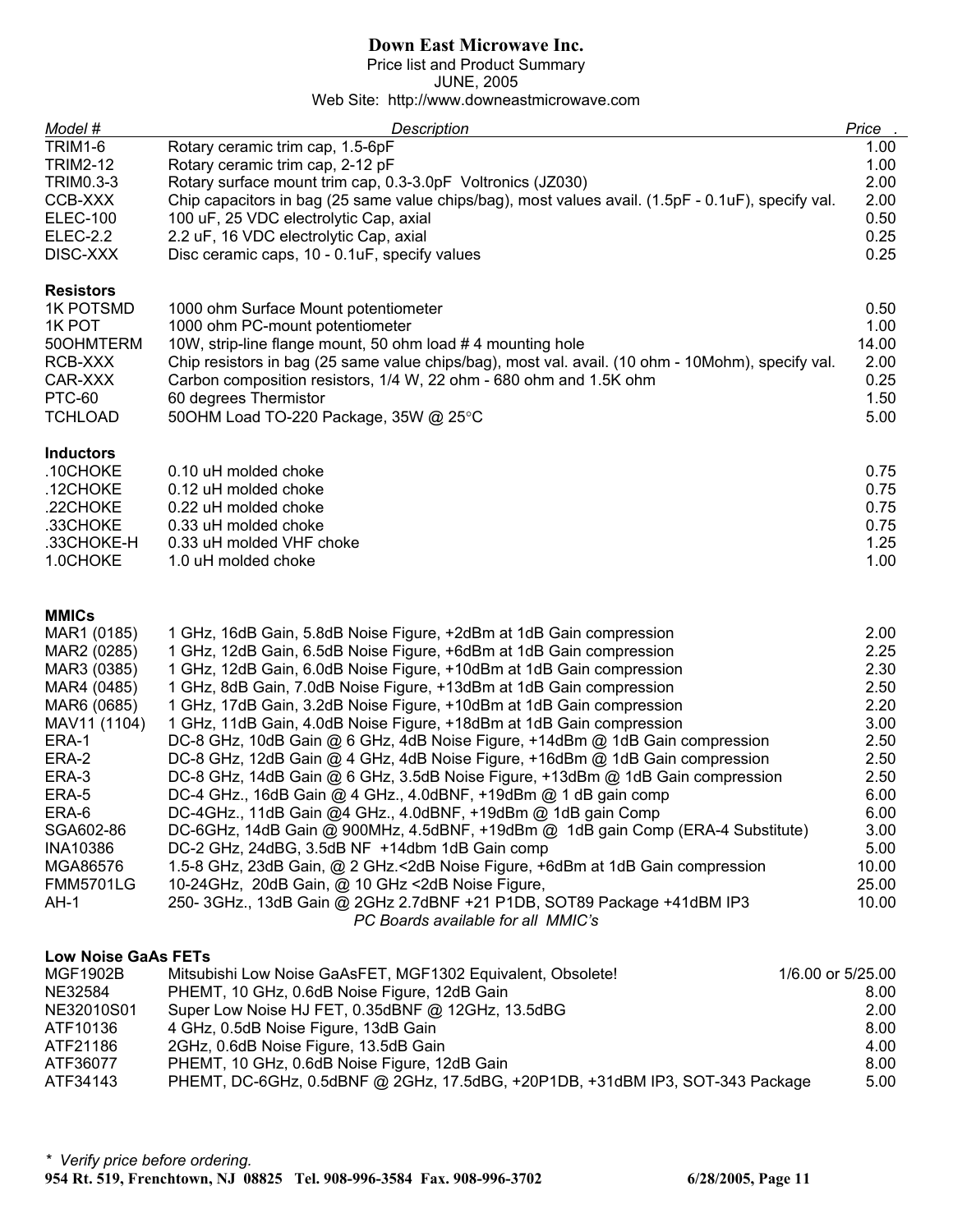### Price list and Product Summary

## JUNE, 2005

### Web Site: http://www.downeastmicrowave.com

| Model #                                    | Description                                                                                            | Price          |
|--------------------------------------------|--------------------------------------------------------------------------------------------------------|----------------|
| <b>RF and Switching Transistors</b>        |                                                                                                        |                |
| <b>MPS5179</b>                             | VHF Oscillator transistor, Plastic.                                                                    | 0.50           |
| 2N5179                                     | VHF Oscillator transistor, Metal,                                                                      | 1.50           |
| <b>MRF559</b>                              | 1 GHz, 1/2W Motorola                                                                                   | 3.00           |
| <b>PN2222</b>                              | NPN switching transistor, plastic 2N2222, 150 mA                                                       | 0.50           |
| 2N2907                                     | PNP switching transistor, metal, 300 mA                                                                | 1.00           |
| MPS51W                                     | PNP switching transistor, 1 amp                                                                        | 0.50           |
| TIP32A                                     | PNP switching transistor, 3 amps                                                                       | 1.50           |
| <b>Voltage Regulators</b>                  |                                                                                                        |                |
| 78L05                                      | 5V, 200mA                                                                                              | 0.75           |
| 78L08                                      | 8V, 150mA                                                                                              | 0.75           |
| 78L09                                      | 9V, 150mA                                                                                              | 0.75           |
| 7805                                       | 5V, 1A                                                                                                 | 1.00           |
| 78M05                                      | 5V, 0.5A, SMD, TO-252 Package                                                                          | 1.00           |
| 78S09                                      | 9V, 2A                                                                                                 | 2.00           |
| <b>ICL7660</b>                             | Voltage inverter, 15VDC max., 8 pin dip                                                                | 2.50           |
| 7660SMD                                    | Voltage inverter, 15VDC max., SOIC-8                                                                   | 2.50           |
|                                            |                                                                                                        |                |
| <b>Diodes and Mixers</b><br><b>MPN3404</b> |                                                                                                        | 0.25           |
|                                            | VHF PIN diode, low power                                                                               |                |
| MA4E2054B                                  | Surface mount mixer pair, 10GHz, HSMS-8202 replacement                                                 | 1.00           |
| MA4P1200<br>MA4P1250                       | UHF PIN diode, 50W, UM9401 replacement<br>UM9401 surface mount                                         | 4.00<br>4.00   |
| <b>HSMS2800</b>                            |                                                                                                        | 0.50           |
| HP 3814                                    | Surface mount RF Schottky Barrier diode, single (5082-2835 equivalent)<br>Surface mount dual pin diode | 2.00           |
| SYM-14H                                    | 100-1370MHz mixer, +17dBm LO, Surface Mount                                                            | 15.00          |
| TUF-1H                                     | 500 MHz, +17dBm LO mixer, small package                                                                | 12.00          |
| ADE-3G                                     | Surface mount mixer, 2.3-2.7 GHz, +7dBM LO                                                             | 6.00           |
| 1N914                                      | Switching diode,                                                                                       | 0.25           |
| 1N4001                                     | 100, 1 amp rectifier diode                                                                             | 0.25           |
| <b>LED</b>                                 | Red LED, 1/8" dia. 30 mA                                                                               | 0.50           |
|                                            |                                                                                                        |                |
| <b>Filters</b>                             |                                                                                                        |                |
| <b>TOKO116-2</b>                           | Toko filter, CBW, 271MT-1153A, 115 MHz, 2 pole                                                         | 15.00          |
| <b>TOKO144-2</b>                           | Toko filter, CBW, 271MT-11159A, 146 MHz, 2 pole                                                        | 15.00          |
| TOKO144-3                                  | Toko filter, CBT, 272MT-1119D, 143 MHz, 3 pole                                                         | 25.00          |
| TOKO146-3                                  | Toko filter, CBT, 272MT-1006, 146 MHz., 3 pole                                                         | 25.00          |
| <b>TOKO194-2</b>                           | Toko filter, CBW, 271MT-1164A, 194.5 MHz, 2 pole                                                       | 15.00          |
| <b>TOKO222-2</b>                           | Toko filter, CBW, 271MT-1166S, 220 MHz, 2 pole<br>Toko filter, CBT, 272MT-1146A, 223 MHz, 3 pole       | 15.00          |
| TOKO222-3<br>TOKO405-2                     | Toko filter, 7HW, 252MXPR-1547A, 405 MHz, 2 pole                                                       | 25.00<br>12.00 |
| TOKO433-3                                  | Toko filter, 7HT, 302HXPK-1354D1, 433 MHz, 3 pole                                                      | 17.00          |
| TOKO435-2                                  | Toko filter, 7HW, 252MXPR-2537A, 435 MHz, 2 pole                                                       | 12.00          |
| <b>TOKO785-2</b>                           | Toko filter, 7HW, 252HXPK2787F, 785MHz, 2 pole                                                         | 12.00          |
| <b>TOKO870-2</b>                           | Toko filter, 7HW, 252HXPK2770F, 870MHz, 2 pole                                                         | 12.00          |
| TOKO903-3                                  | Toko filter, 7HT, 302HXPK-1260B, 903MHz, 3 pole                                                        | 16.00          |
| TOKO910-2                                  | Toko filter, 7HW, 252HXPK2737F, 910MHz, 2 pole                                                         | 12.00          |
| <b>TOKO1230</b>                            | Toko filter, 5HT-123080C-1230, 1230MHz, 3 pole                                                         | 18.00          |
| <b>TOKO1125</b>                            | Toko filter, 5HT-112570C-1125, 1125MHz, 3 pole                                                         | 18.00          |
|                                            |                                                                                                        |                |
| <b>Enclosures</b>                          |                                                                                                        |                |
| ROSE-L                                     | Weatherproof, cast aluminum, 3.75" x 2.5" x 1.375"                                                     | 20.00          |
| ROSE-S                                     | Weatherproof, cast aluminum, 2.5" x 2.25" x 1.375"                                                     | 12.00          |
| CTPE113                                    | Weatherproof, cast aluminum, 4.53" x 3.54" x 2.17"                                                     | 15.00          |
| DEM-M                                      | Extruded clam shell aluminum box with end plates, 4.125" x 1.875" x 7.75"                              | 16.00          |
| * Verify price before ordering.            |                                                                                                        |                |

**954 Rt. 519, Frenchtown, NJ 08825 Tel. 908-996-3584 Fax. 908-996-3702 6/28/2005, Page 12**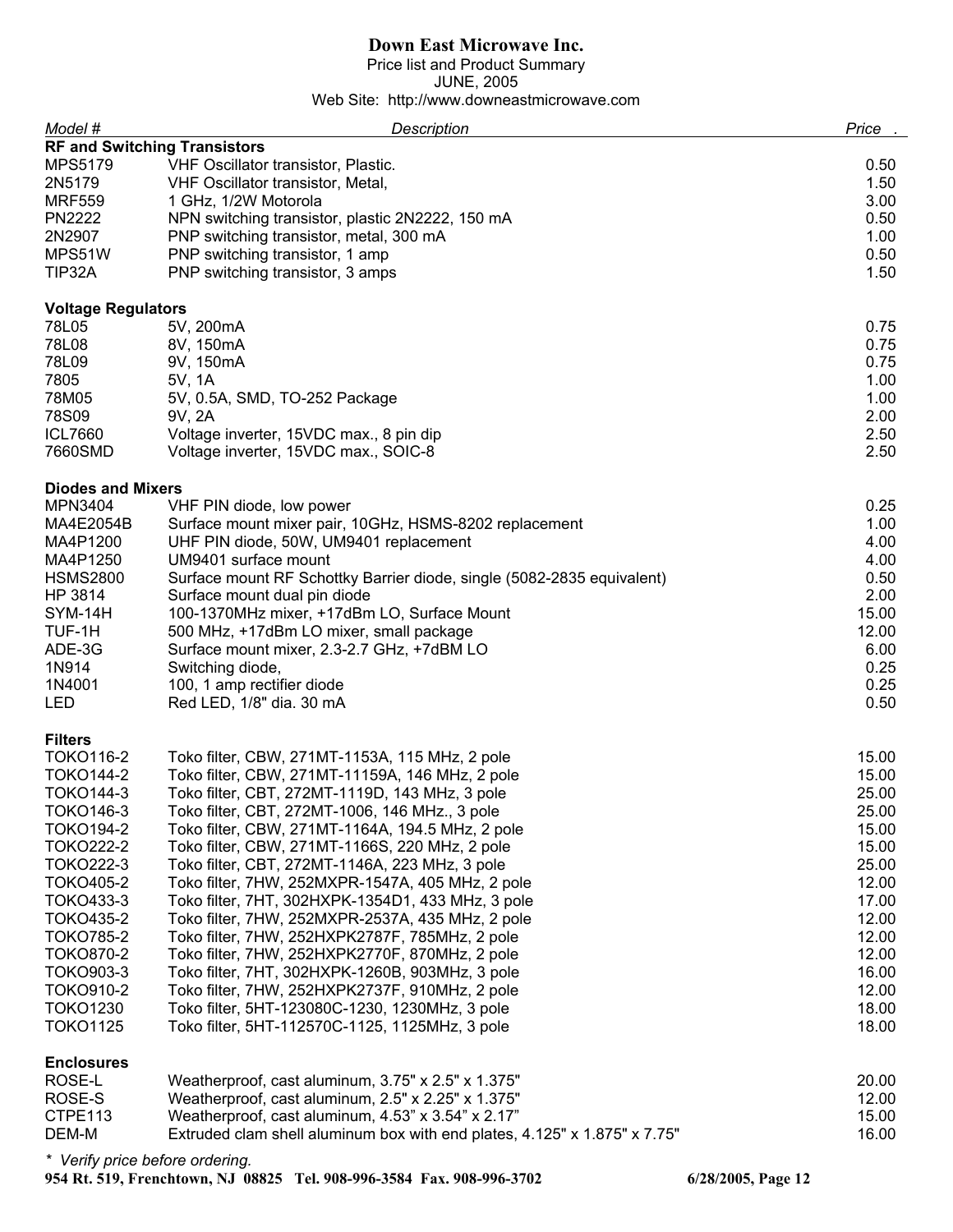Price list and Product Summary

JUNE, 2005

Web Site: http://www.downeastmicrowave.com

| Model #              | Description                                                               | Price.          |
|----------------------|---------------------------------------------------------------------------|-----------------|
| DEM-L                | Extruded clam shell aluminum box with end plates, 4.125" x 1.875" x 9.75" | 18.00           |
| 1590A                | Hammond die-cast aluminum, 3.6" x 1.5" x 1.1"                             | 7.00            |
| 1590B                | Hammond die-cast aluminum, 4.4" x 2.4" x 1.1"                             | 8.50            |
| 1590BB               | Hammond die-cast aluminum, 4.7" x 3.7" x 1.2"                             | 12.00           |
| 1590C                | Hammond die-cast aluminum, 4.7" x 3.7" x 2.1"                             | 13.00           |
| 1590D                | Hammond die-cast aluminum, 7.4" x 4.7" x 2.2"                             | 20.00           |
| EAGLE-L              | Eagle die-cast aluminum, 5.7" x 8.7" x 2.1"                               | 25.00           |
|                      | Heatsink material available for all Hammond enclosures. Call for pricing  |                 |
| <b>Miscellaneous</b> |                                                                           |                 |
| 5880-15              | 5880 Duroid equivalent, 0.015" thick (specify size)                       | $0.40$ /sq. in. |
| 5880-30              | 5880 Duroid equivalent, 0.031" thick (specify size)                       | $0.60$ /sq. in. |
| T(Size)-Value        | Toroid- Size 12, 25, 37, 50 Value 00, 06, 10, 12, 17. 3 per bag.          | 1.00/bag        |
| <b>BRASS-AN</b>      | $1/4$ "x $12$ "x 0.016" brass angle                                       | 1.00            |
| <b>BRASS8-32</b>     | $8-32 \times 1/2$ " brass screw                                           | 0.25            |
| BRASS4-40            | $4-40 \times 3/8$ " brass screw                                           | 0.25            |
| <b>ENAMELXX</b>      | Enamel coated wire #30, #28, #24, #22, #18                                | 0.50/ft         |
| <b>TEFLONXX</b>      | Teflon wire, stranded, odd color #22, #18                                 | 0.50/ft         |
| <b>BUSSXX</b>        | Buss wire, tin plated, #20, and #18                                       | 0.50/ft         |
| 1/2PIPE              | 1/2" pipe caps and hardware for 8-12 GHz filter                           | 1.00            |
| 3/4PIPE              | 3/4" pipe caps and hardware for 3-7 GHz filter                            | 1.00            |
| <b>BEAD</b>          | Ferrite bead, 25 /bag, different sizes available                          | 1.00            |
| <b>FIBER</b>         | Fiber washers, 0.125" hole                                                | 10/1.00         |
| <b>SPDT</b>          | Toggle switch, SPDT, 1/4" panel mount                                     | 2.50            |
| SPDT-RT              | PCB Mount Toggle switch SPDT, 1/4" hole                                   | 2.50            |
| STDF-25              | 4-40 x 1/4" aluminum stand-off for mounting PC Boards                     | 0.40            |
| STDF-50              | 4-40 x 1/2" aluminum stand-off for mounting PC Boards                     | 0.40            |

# *Product description available for almost all products. If you need more detailed descriptions please inquire.*

## *Check our web site for up to date surplus items and new product introductions at*

 **[http://www.downeastmicrowave.com](http://www.downeastmicrowave.com/)**

# **Our business hours are from Monday to Thursday, 9:00AM to 6:00PM EST. 24 Hrs. Fax.**

# *Prices are subject to change without notice and quantities may be limited.*